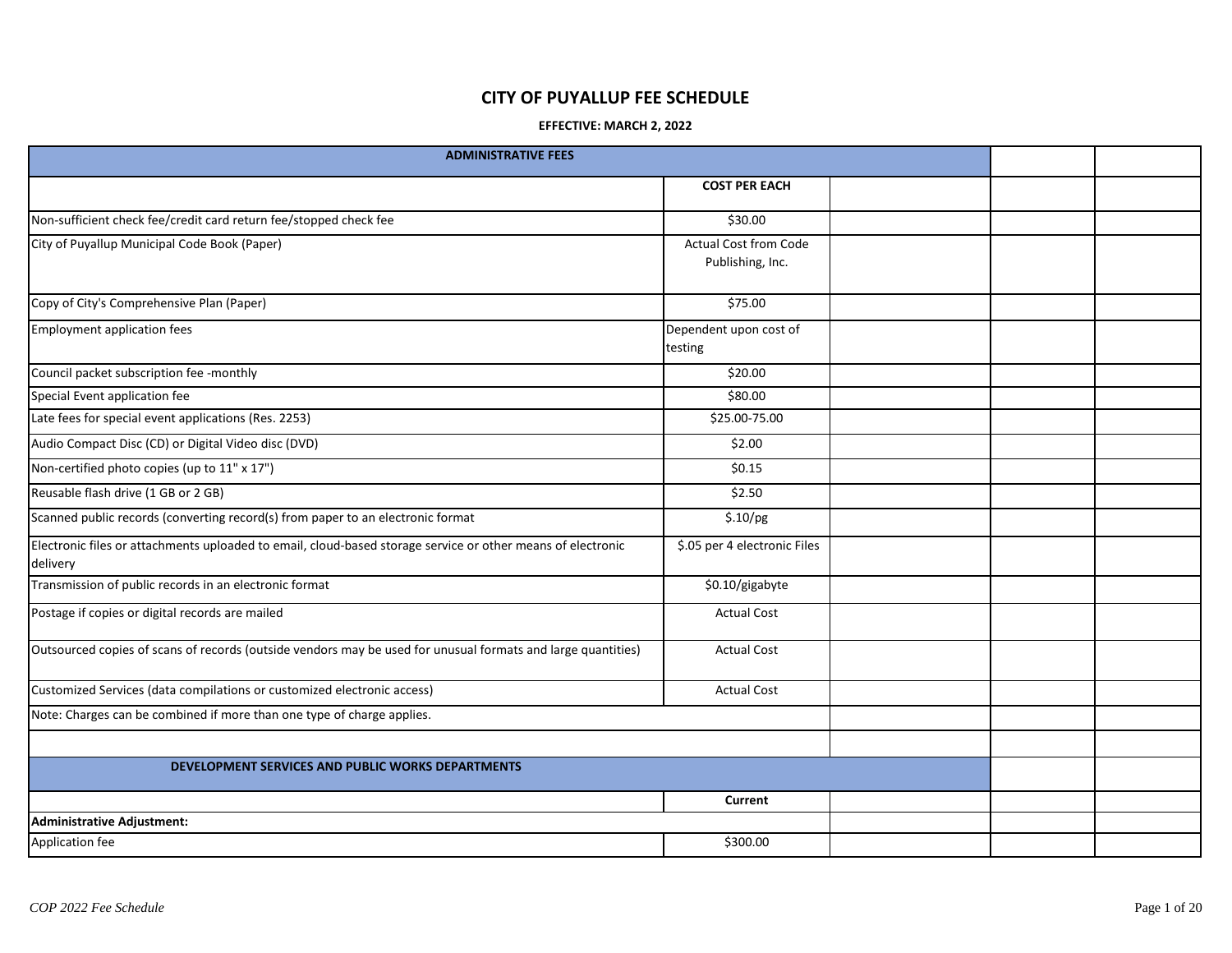| Appeal fee                                                                                                                               | \$570.00                 |  |  |
|------------------------------------------------------------------------------------------------------------------------------------------|--------------------------|--|--|
| (plus an additional \$60.00 for each additional development standard adjustment request)                                                 |                          |  |  |
|                                                                                                                                          |                          |  |  |
| <b>Administrative Conditional Use Permit:</b>                                                                                            |                          |  |  |
| <b>Application Fee</b>                                                                                                                   | \$300.00                 |  |  |
| Appeal Fee                                                                                                                               | \$570.00                 |  |  |
|                                                                                                                                          |                          |  |  |
| Annexation                                                                                                                               |                          |  |  |
| 10% petition review                                                                                                                      | \$400.00                 |  |  |
|                                                                                                                                          |                          |  |  |
| Appellate Hearing Examiner Review of Hearing Examiner Decision:                                                                          |                          |  |  |
| <b>Application Fee</b>                                                                                                                   | \$1040 + transcript fees |  |  |
| <b>Boundary Line Revision:</b>                                                                                                           |                          |  |  |
| Application fee - 1-2 original lots                                                                                                      | \$130.00                 |  |  |
| Application fee for requests involving three or more original lots                                                                       | \$240.00                 |  |  |
|                                                                                                                                          |                          |  |  |
| <b>Certificate of Appropriateness</b>                                                                                                    | \$130.00                 |  |  |
|                                                                                                                                          |                          |  |  |
| <b>Clearing, Grading and Filling:</b>                                                                                                    |                          |  |  |
| Plan Review Fee                                                                                                                          |                          |  |  |
| Clearing only                                                                                                                            | \$70.00                  |  |  |
| 0-50 cubic yards                                                                                                                         | \$130.00                 |  |  |
| 51-100 cubic yards                                                                                                                       | \$240.00                 |  |  |
| 101-1,000 cubic yards                                                                                                                    | \$510.00                 |  |  |
| 1,001-10,000 cubic yards                                                                                                                 | \$760.00                 |  |  |
| 10,001-100,000 cubic yards                                                                                                               | \$1,000.00               |  |  |
| 100,001 cubic yards and up                                                                                                               | \$1,240.00               |  |  |
| Permit Fee                                                                                                                               | \$190.00                 |  |  |
| <b>Inspection Fee</b>                                                                                                                    |                          |  |  |
| 3% of the total cost of the project as calculated on the Engineering Division Cost Estimate Form                                         |                          |  |  |
|                                                                                                                                          |                          |  |  |
| Commercial/Multi-Family Projects:                                                                                                        |                          |  |  |
| Site plan review or binding site plan review:                                                                                            |                          |  |  |
| Small projects (less than 10,000 square feet new structural area or 20,000 square feet total affected site<br>development area)          | \$690.00                 |  |  |
| Medium projects (10,000 - 19,999 square feet new structural area or 20,000 - 39,999 square feet total affected<br>site development area) | \$1,250.00               |  |  |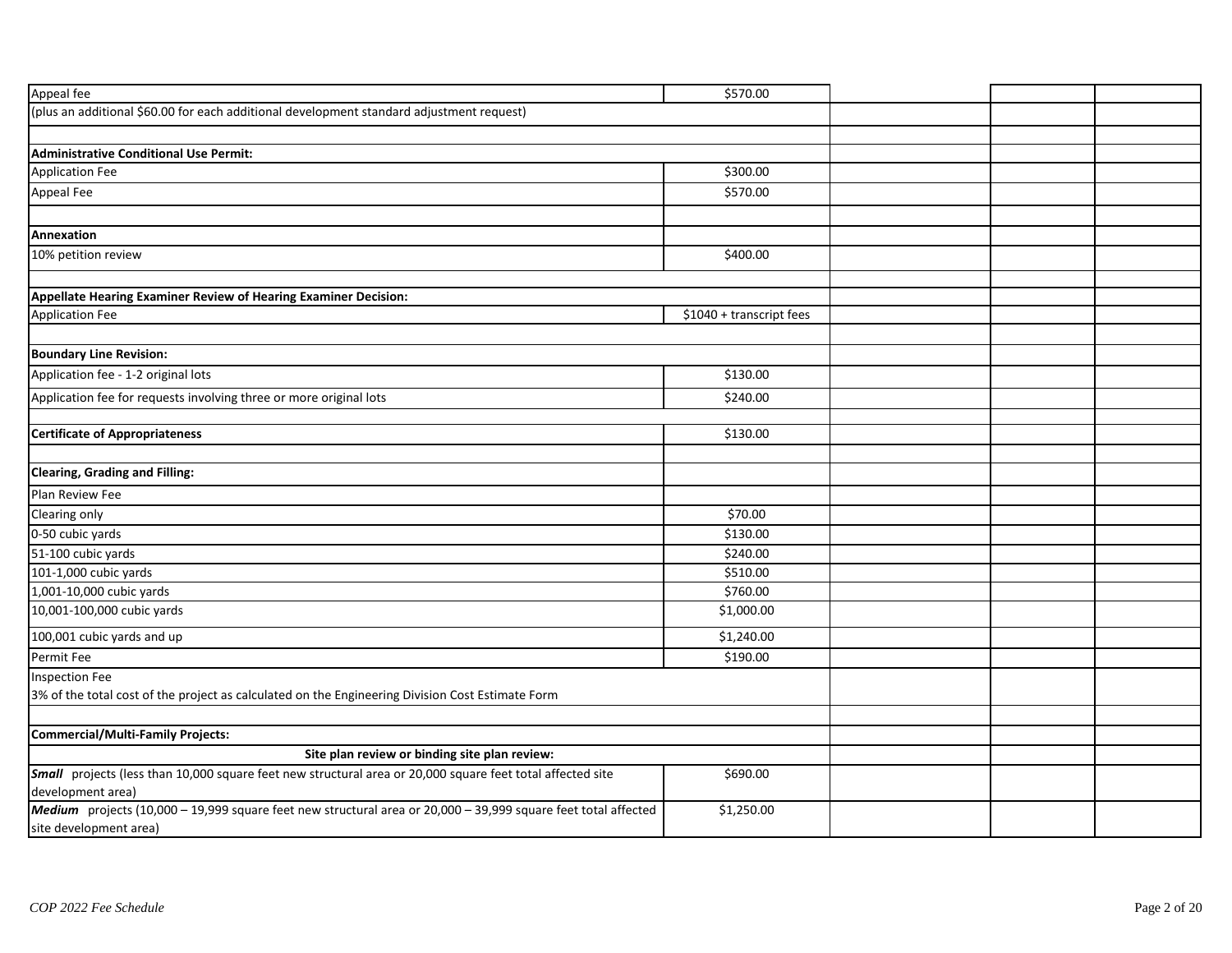| Large projects (20,000 square feet or greater new structural area or 40,000 square feet or greater total affected<br>site development area)                                                                                                                                                                                                                                                                                                                                                                                                                                                                                                                                                                                                                                                                                          | \$1,890.00 |  |  |
|--------------------------------------------------------------------------------------------------------------------------------------------------------------------------------------------------------------------------------------------------------------------------------------------------------------------------------------------------------------------------------------------------------------------------------------------------------------------------------------------------------------------------------------------------------------------------------------------------------------------------------------------------------------------------------------------------------------------------------------------------------------------------------------------------------------------------------------|------------|--|--|
| Engineering plan review fee (plus an additional per hour rate in excess of 5 hours as outlined in Note 1.)                                                                                                                                                                                                                                                                                                                                                                                                                                                                                                                                                                                                                                                                                                                           | \$470.00   |  |  |
| Engineering permit fee                                                                                                                                                                                                                                                                                                                                                                                                                                                                                                                                                                                                                                                                                                                                                                                                               | \$300.00   |  |  |
| Inspection fee (commercial/multi-family)<br>3% of the total cost of the project as calculated on the Engineering Division Cost Estimate form                                                                                                                                                                                                                                                                                                                                                                                                                                                                                                                                                                                                                                                                                         |            |  |  |
| Overtime Inspection Fee per hour                                                                                                                                                                                                                                                                                                                                                                                                                                                                                                                                                                                                                                                                                                                                                                                                     | *Note 1    |  |  |
| Overtime plan review fee (plus an additional per hour rate in excess of 4 hours, as outlined in Note 1.                                                                                                                                                                                                                                                                                                                                                                                                                                                                                                                                                                                                                                                                                                                              | \$870.00   |  |  |
| As-built review fee                                                                                                                                                                                                                                                                                                                                                                                                                                                                                                                                                                                                                                                                                                                                                                                                                  | \$200.00   |  |  |
| City Standards for Public Works Engineering and Construction Manual                                                                                                                                                                                                                                                                                                                                                                                                                                                                                                                                                                                                                                                                                                                                                                  | \$230.00   |  |  |
| subsequent civil or building permits) which have already undergone at least one round of staff review & comment letter issuance, the City will<br>charge the applicant 50% of the original project base application fee prior to acceptance of any additional re-submittals. "Major applicant-<br>initiated changes" refers to project revisions over-and-above those changes made in direct response to prior staff comments/conditions which<br>will themselves necessitate additional hours of staff review time. For applicant- initiated changes to previously-recorded Binding Site Plans (not<br>involving a Boundary Line Revision) which necessitate additional hours of staff review time, the City will also charge the applicant 50% of the<br>original project base application fee prior to acceptance of the request. |            |  |  |
| Planning Division Final Building Permit Review Fee:                                                                                                                                                                                                                                                                                                                                                                                                                                                                                                                                                                                                                                                                                                                                                                                  |            |  |  |
| Small projects (less than 10,000 square feet new structural area or 20,000 square feet total affected site<br>development area)                                                                                                                                                                                                                                                                                                                                                                                                                                                                                                                                                                                                                                                                                                      | \$30.00    |  |  |
| Medium projects (10,000 - 19,999 square feet new structural area or 20,000 - 39,999 square feet total affected<br>site development area)                                                                                                                                                                                                                                                                                                                                                                                                                                                                                                                                                                                                                                                                                             | \$60.00    |  |  |
| Large projects (20,000 square feet or greater new structural area or 40,000 square feet or greater total affected<br>site development area)                                                                                                                                                                                                                                                                                                                                                                                                                                                                                                                                                                                                                                                                                          | \$120.00   |  |  |
| NOTE: These fees are in addition to any applicable Building Division or Engineering Division permit fees.)                                                                                                                                                                                                                                                                                                                                                                                                                                                                                                                                                                                                                                                                                                                           |            |  |  |
|                                                                                                                                                                                                                                                                                                                                                                                                                                                                                                                                                                                                                                                                                                                                                                                                                                      |            |  |  |
| <b>Development Services Final Landscape Plan Review Fee:</b>                                                                                                                                                                                                                                                                                                                                                                                                                                                                                                                                                                                                                                                                                                                                                                         |            |  |  |
| <b>Small</b> projects (less than 10,000 square feet new structural area or 20,000 square feet total affected site<br>development area)                                                                                                                                                                                                                                                                                                                                                                                                                                                                                                                                                                                                                                                                                               | \$90.00    |  |  |
| Medium projects (10,000 - 19,999 square feet new structural area or 20,000 - 39,999 square feet total affected<br>site development area)                                                                                                                                                                                                                                                                                                                                                                                                                                                                                                                                                                                                                                                                                             | \$180.00   |  |  |
| Large projects (20,000 square feet or greater new structural area or 40,000 square feet or greater total affected<br>site development area)                                                                                                                                                                                                                                                                                                                                                                                                                                                                                                                                                                                                                                                                                          | \$300.00   |  |  |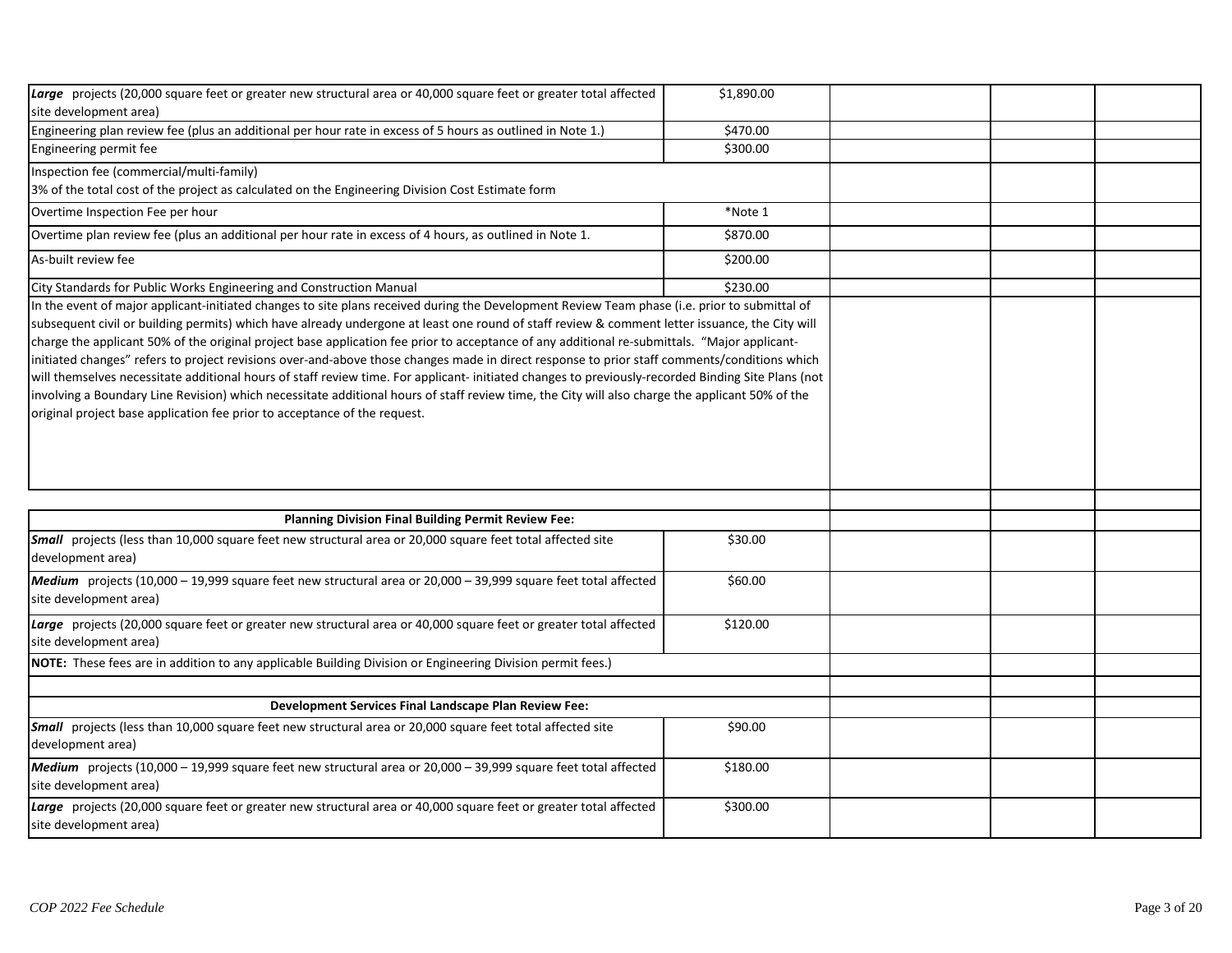| <b>NOTE</b> : Final landscape fees apply to all projects, e.g., conditional use permits, site plans, plats, with requirements of final landscape plan.                                                                                                                                                                                                                                                                                                                                                                                                                                                                                                                                                                                                                                                                                                                                                                                                                                |            |  |  |
|---------------------------------------------------------------------------------------------------------------------------------------------------------------------------------------------------------------------------------------------------------------------------------------------------------------------------------------------------------------------------------------------------------------------------------------------------------------------------------------------------------------------------------------------------------------------------------------------------------------------------------------------------------------------------------------------------------------------------------------------------------------------------------------------------------------------------------------------------------------------------------------------------------------------------------------------------------------------------------------|------------|--|--|
|                                                                                                                                                                                                                                                                                                                                                                                                                                                                                                                                                                                                                                                                                                                                                                                                                                                                                                                                                                                       |            |  |  |
| Companion Cases (See below examples)                                                                                                                                                                                                                                                                                                                                                                                                                                                                                                                                                                                                                                                                                                                                                                                                                                                                                                                                                  |            |  |  |
| Whenever any of the following combination of cases are submitted for a single development project, applicants shall pay the full amount for<br>the higher permit fee and one-half of the amount of the lower permit fee:                                                                                                                                                                                                                                                                                                                                                                                                                                                                                                                                                                                                                                                                                                                                                              |            |  |  |
| Comprehensive Plan Amendment/Rezone                                                                                                                                                                                                                                                                                                                                                                                                                                                                                                                                                                                                                                                                                                                                                                                                                                                                                                                                                   |            |  |  |
| Rezone/Preliminary Plat                                                                                                                                                                                                                                                                                                                                                                                                                                                                                                                                                                                                                                                                                                                                                                                                                                                                                                                                                               |            |  |  |
| Rezone/Preliminary Site Plan                                                                                                                                                                                                                                                                                                                                                                                                                                                                                                                                                                                                                                                                                                                                                                                                                                                                                                                                                          |            |  |  |
| CUP/Variance                                                                                                                                                                                                                                                                                                                                                                                                                                                                                                                                                                                                                                                                                                                                                                                                                                                                                                                                                                          |            |  |  |
| Shoreline Development Permit or Shoreline CUP/Shoreline Variance                                                                                                                                                                                                                                                                                                                                                                                                                                                                                                                                                                                                                                                                                                                                                                                                                                                                                                                      |            |  |  |
|                                                                                                                                                                                                                                                                                                                                                                                                                                                                                                                                                                                                                                                                                                                                                                                                                                                                                                                                                                                       |            |  |  |
| Comprehensive Plan Amendment Application Fee<br>(text or map change)                                                                                                                                                                                                                                                                                                                                                                                                                                                                                                                                                                                                                                                                                                                                                                                                                                                                                                                  | \$1,080.00 |  |  |
|                                                                                                                                                                                                                                                                                                                                                                                                                                                                                                                                                                                                                                                                                                                                                                                                                                                                                                                                                                                       |            |  |  |
| <b>Conditional Use Application Fees:</b>                                                                                                                                                                                                                                                                                                                                                                                                                                                                                                                                                                                                                                                                                                                                                                                                                                                                                                                                              |            |  |  |
| Small projects (less than 10,000 square feet new structural area or 20,000 square feet total affected site<br>development area)                                                                                                                                                                                                                                                                                                                                                                                                                                                                                                                                                                                                                                                                                                                                                                                                                                                       | \$880.00   |  |  |
| Medium projects (10,000 - 19,999 square feet new structural area or 20,000 - 39,999 square feet total affected<br>site development area)                                                                                                                                                                                                                                                                                                                                                                                                                                                                                                                                                                                                                                                                                                                                                                                                                                              | \$1,440.00 |  |  |
| Large projects (20,000 square feet or greater new structural area or 40,000 square feet or greater total affected<br>site development area)                                                                                                                                                                                                                                                                                                                                                                                                                                                                                                                                                                                                                                                                                                                                                                                                                                           | \$2,080.00 |  |  |
| In the event of major applicant-initiated changes to site plans received during the Development Review Team phase (i.e. prior to submittal of<br>subsequent civil or building permits) which have already undergone at least one round of staff review & comment letter issuance, the City will<br>charge the applicant 50% of the original project base application fee prior to acceptance of any additional re-submittals. "Major applicant-<br>initiated changes" refers to project revisions over-and-above those changes made in direct response to prior staff comments/conditions which<br>will themselves necessitate additional hours of staff review time. For applicant- initiated changes to previously-recorded Binding Site Plans (not<br>involving a Boundary Line Revision) which necessitate additional hours of staff review time, the City will also charge the applicant 50% of the<br>original project base application fee prior to acceptance of the request. |            |  |  |
| Construction permit - off-site                                                                                                                                                                                                                                                                                                                                                                                                                                                                                                                                                                                                                                                                                                                                                                                                                                                                                                                                                        |            |  |  |
| Engineering plan review fee water/sewer/storm extension                                                                                                                                                                                                                                                                                                                                                                                                                                                                                                                                                                                                                                                                                                                                                                                                                                                                                                                               | \$360.00   |  |  |
| (Plus an additional per hour rate in excess of 5 hours, as outlined in Note 1.)                                                                                                                                                                                                                                                                                                                                                                                                                                                                                                                                                                                                                                                                                                                                                                                                                                                                                                       |            |  |  |
| Concrete work                                                                                                                                                                                                                                                                                                                                                                                                                                                                                                                                                                                                                                                                                                                                                                                                                                                                                                                                                                         | \$130.00   |  |  |
| <b>Public Utilities</b>                                                                                                                                                                                                                                                                                                                                                                                                                                                                                                                                                                                                                                                                                                                                                                                                                                                                                                                                                               | \$110.00   |  |  |
| Permit fee                                                                                                                                                                                                                                                                                                                                                                                                                                                                                                                                                                                                                                                                                                                                                                                                                                                                                                                                                                            | \$80.00    |  |  |
| Open Cut Charge                                                                                                                                                                                                                                                                                                                                                                                                                                                                                                                                                                                                                                                                                                                                                                                                                                                                                                                                                                       | \$70.00    |  |  |
| Inspection fee                                                                                                                                                                                                                                                                                                                                                                                                                                                                                                                                                                                                                                                                                                                                                                                                                                                                                                                                                                        |            |  |  |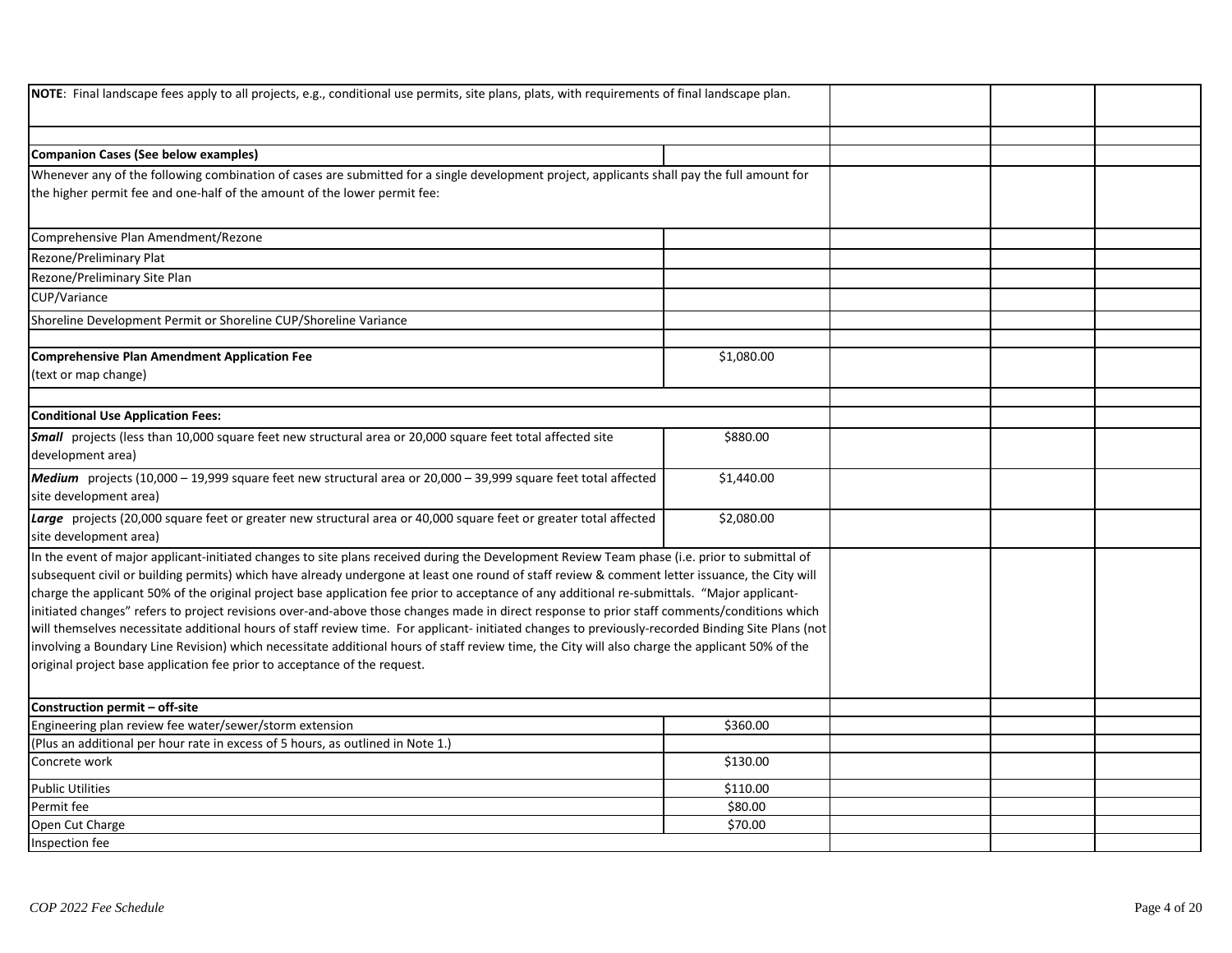| Tree removal authorization from right-of-way                                                                                                                                            | \$50.00                                                                                              |  |  |
|-----------------------------------------------------------------------------------------------------------------------------------------------------------------------------------------|------------------------------------------------------------------------------------------------------|--|--|
| Fee-In-Lieu for Required Frontage Improvements:                                                                                                                                         |                                                                                                      |  |  |
| Residential Infill Lots and Commercial Tenant Improvements                                                                                                                              |                                                                                                      |  |  |
| Where no concrete curb exists                                                                                                                                                           | \$211.80 per linear foot                                                                             |  |  |
| Where existing curb exists along frontage                                                                                                                                               | \$105.90 per linear foot                                                                             |  |  |
| Subdivisions and New Commercial/Industrial                                                                                                                                              | Based on cost of installing<br>the required improvements<br>along the frontage of the<br>development |  |  |
| <b>Critical Area Review</b>                                                                                                                                                             | \$160.00                                                                                             |  |  |
|                                                                                                                                                                                         | *Note 2                                                                                              |  |  |
| Design Review (Downtown or MX Zones):                                                                                                                                                   |                                                                                                      |  |  |
| Small projects: Awnings only                                                                                                                                                            | \$65.00                                                                                              |  |  |
| Medium projects: Façade changes to existing structure, additions 4,000 SF or less                                                                                                       | \$130.00                                                                                             |  |  |
| Large projects: New buildings, additions more than 4,000 SF                                                                                                                             | \$260.00                                                                                             |  |  |
| <b>Development Agreement</b>                                                                                                                                                            | \$780.00                                                                                             |  |  |
| <b>Development Services Staff Time:</b>                                                                                                                                                 |                                                                                                      |  |  |
| Standard hourly rate as outlined in Note 1. (For purposes of calculating pro-rata permit fee reimbursement and other miscellaneous staff work<br>items as established in Code). *Note 1 |                                                                                                      |  |  |
| Environmentally Critical Area Decision/Determination Appeal                                                                                                                             | \$570.00                                                                                             |  |  |
|                                                                                                                                                                                         |                                                                                                      |  |  |
| Environmental Review (SEPA) Checklist:<br>Checklist submitted with accompanying planning permits                                                                                        | \$250.00                                                                                             |  |  |
| Checklist submitted without accompanying planning permits                                                                                                                               | \$570.00                                                                                             |  |  |
| Surcharge for checklist requiring Traffic Impact Analysis or Critical Area Report                                                                                                       | \$160.00 each                                                                                        |  |  |
|                                                                                                                                                                                         |                                                                                                      |  |  |
| <b>Environmental Impact Statement</b>                                                                                                                                                   | 10% of consultant contract                                                                           |  |  |
| SEPA appeals                                                                                                                                                                            | \$650.00                                                                                             |  |  |
| Written notice of SEPA exemption                                                                                                                                                        | \$130.00                                                                                             |  |  |
|                                                                                                                                                                                         |                                                                                                      |  |  |
| <b>Franchise Agreement Deposit</b>                                                                                                                                                      | \$10,000.00                                                                                          |  |  |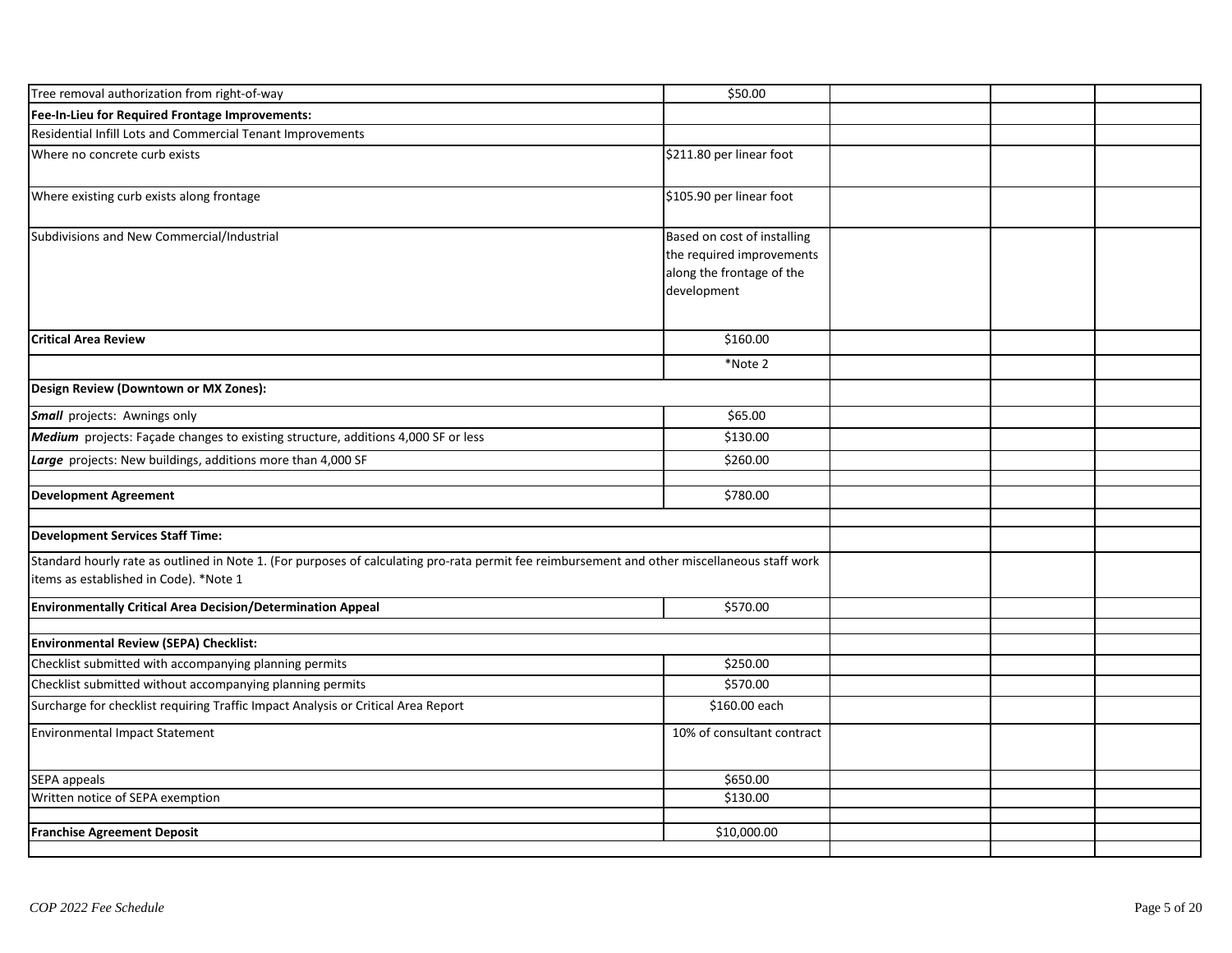| <b>Hearing Examiner Reconsiderations:</b>                          |                                         |  |  |
|--------------------------------------------------------------------|-----------------------------------------|--|--|
| <b>Application Fee</b>                                             | \$500.00                                |  |  |
|                                                                    |                                         |  |  |
| <b>Hearing Examiner Appeal Fee, General</b>                        | \$570.00                                |  |  |
| <b>Heritage Tree Listing</b>                                       | 550.00                                  |  |  |
| (could be added to existing Historic Register Listing)             |                                         |  |  |
| Historic Register - request for listing                            | \$50.00                                 |  |  |
| <b>Home Occupation:</b>                                            |                                         |  |  |
| Application fee                                                    | \$140.00                                |  |  |
| Appeal                                                             | \$570.00                                |  |  |
| Annual renewal fee                                                 | \$12.00                                 |  |  |
|                                                                    |                                         |  |  |
| <b>House Moving Fees:</b>                                          | \$230.00                                |  |  |
| Within the city                                                    |                                         |  |  |
| Inspection fee per hour- General Engineering                       | *Note 1                                 |  |  |
| <b>Innovative Sign Review</b>                                      | \$300.00                                |  |  |
|                                                                    |                                         |  |  |
| Latecomer's fees:                                                  |                                         |  |  |
| Administration fee                                                 | \$2,600.00 per application              |  |  |
|                                                                    |                                         |  |  |
| Lot Combination:                                                   |                                         |  |  |
| Application fee                                                    | \$130.00                                |  |  |
| Application fee for requests involving three or more original lots | \$240.00                                |  |  |
|                                                                    |                                         |  |  |
| Local Improvement District (LID) Segregation                       |                                         |  |  |
| Application fee (2-4 lots)<br>Application fee (5 or more lots)     | \$120.00<br>\$240.00                    |  |  |
|                                                                    |                                         |  |  |
| <b>Major Plat (Preliminary):</b>                                   |                                         |  |  |
| Application fee                                                    | \$1,500.00 base<br>fee +\$50.00 per lot |  |  |
|                                                                    |                                         |  |  |
| Major Plat (Final):                                                |                                         |  |  |
| Planning Division processing fee                                   | \$180.00                                |  |  |
|                                                                    |                                         |  |  |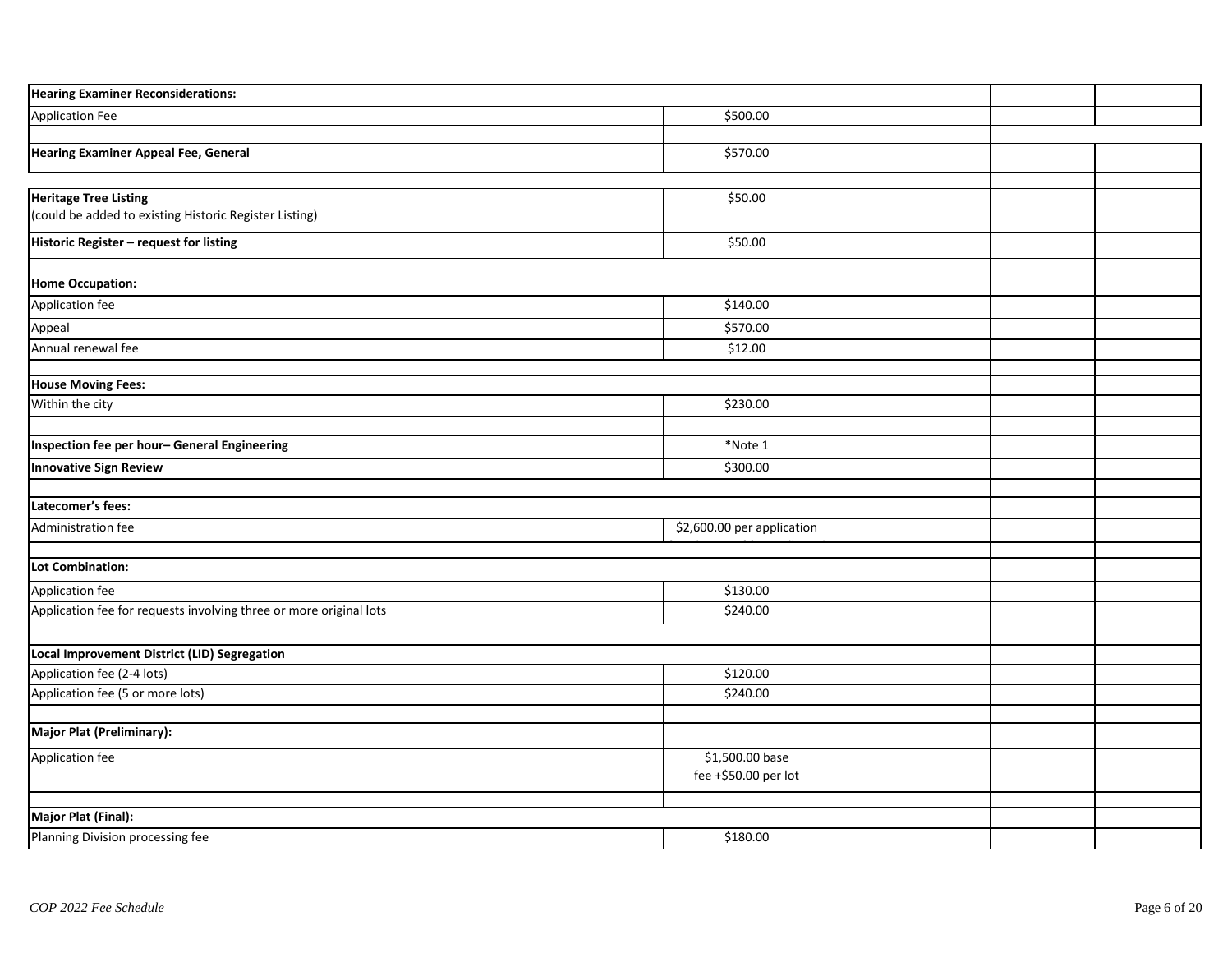| Engineering plan review fee                                                                                                                                                                                                      | \$470.00            |  |
|----------------------------------------------------------------------------------------------------------------------------------------------------------------------------------------------------------------------------------|---------------------|--|
| (Plus an additional per hour rate in excess of 5 hours, as outlined in Note 1)                                                                                                                                                   |                     |  |
| Permit fee                                                                                                                                                                                                                       | \$1,370.00          |  |
| Inspection fee                                                                                                                                                                                                                   |                     |  |
| 3% of the total cost of the project as calculated on the Engineering Division Cost Estimate Form                                                                                                                                 |                     |  |
| In the event of major applicant-initiated changes to site plans received during the Development Review Team phase (i.e. prior to submittal of                                                                                    |                     |  |
| subsequent civil or building permits) which have already undergone at least one round of staff review & comment letter issuance, the City will                                                                                   |                     |  |
| charge the applicant 50% of the original project base application fee prior to acceptance of any additional re-submittals. "Major applicant-                                                                                     |                     |  |
| initiated changes" refers to project revisions over-and-above those changes made in direct response to prior staff comments/conditions which                                                                                     |                     |  |
| will themselves necessitate additional hours of staff review time.                                                                                                                                                               |                     |  |
|                                                                                                                                                                                                                                  |                     |  |
|                                                                                                                                                                                                                                  |                     |  |
| Master Plan                                                                                                                                                                                                                      | \$1,890             |  |
|                                                                                                                                                                                                                                  |                     |  |
| <b>Map Creation Fee Per Hour</b>                                                                                                                                                                                                 | *Note 1             |  |
|                                                                                                                                                                                                                                  |                     |  |
| Plan Set Copies - Large format documents:                                                                                                                                                                                        | <b>Market Price</b> |  |
| Large format copies / prints (exceeding 11" x 17"):                                                                                                                                                                              |                     |  |
| Color                                                                                                                                                                                                                            | \$12.00             |  |
| Black/White                                                                                                                                                                                                                      | \$9.00              |  |
|                                                                                                                                                                                                                                  |                     |  |
| <b>Pre-annexation Utility Extension:</b>                                                                                                                                                                                         |                     |  |
| Application fee                                                                                                                                                                                                                  |                     |  |
| (NOTE: If new development/re-development is being reviewed as a part of the utility extension request, a                                                                                                                         |                     |  |
| separate size-based fee shall be collected using the preliminary site plan fee list.)                                                                                                                                            | \$410.00            |  |
|                                                                                                                                                                                                                                  |                     |  |
| Public Works Variance (per item)                                                                                                                                                                                                 | \$250.00            |  |
| <b>Release of Easements (per parcel)</b>                                                                                                                                                                                         | \$100.00            |  |
|                                                                                                                                                                                                                                  |                     |  |
| <b>Rezone/Code Amendment:</b>                                                                                                                                                                                                    |                     |  |
| Application fee                                                                                                                                                                                                                  | \$1,080.00          |  |
|                                                                                                                                                                                                                                  |                     |  |
| <b>Right-of-Way Vacation:</b>                                                                                                                                                                                                    |                     |  |
| Application fee                                                                                                                                                                                                                  | \$1,370.00          |  |
| Final processing fee                                                                                                                                                                                                             | \$780.00            |  |
|                                                                                                                                                                                                                                  |                     |  |
| Right-of-Way, Pierce County:                                                                                                                                                                                                     |                     |  |
|                                                                                                                                                                                                                                  |                     |  |
| Please see the Pierce County Utility Right-of-Way Work Classification and Fee Structure, Schedule A for fees in Work Classes A, B, C, and D:<br>https://www.piercecountywa.gov/DocumentCenter/View/106973/Schedule A 6th Edition |                     |  |
|                                                                                                                                                                                                                                  |                     |  |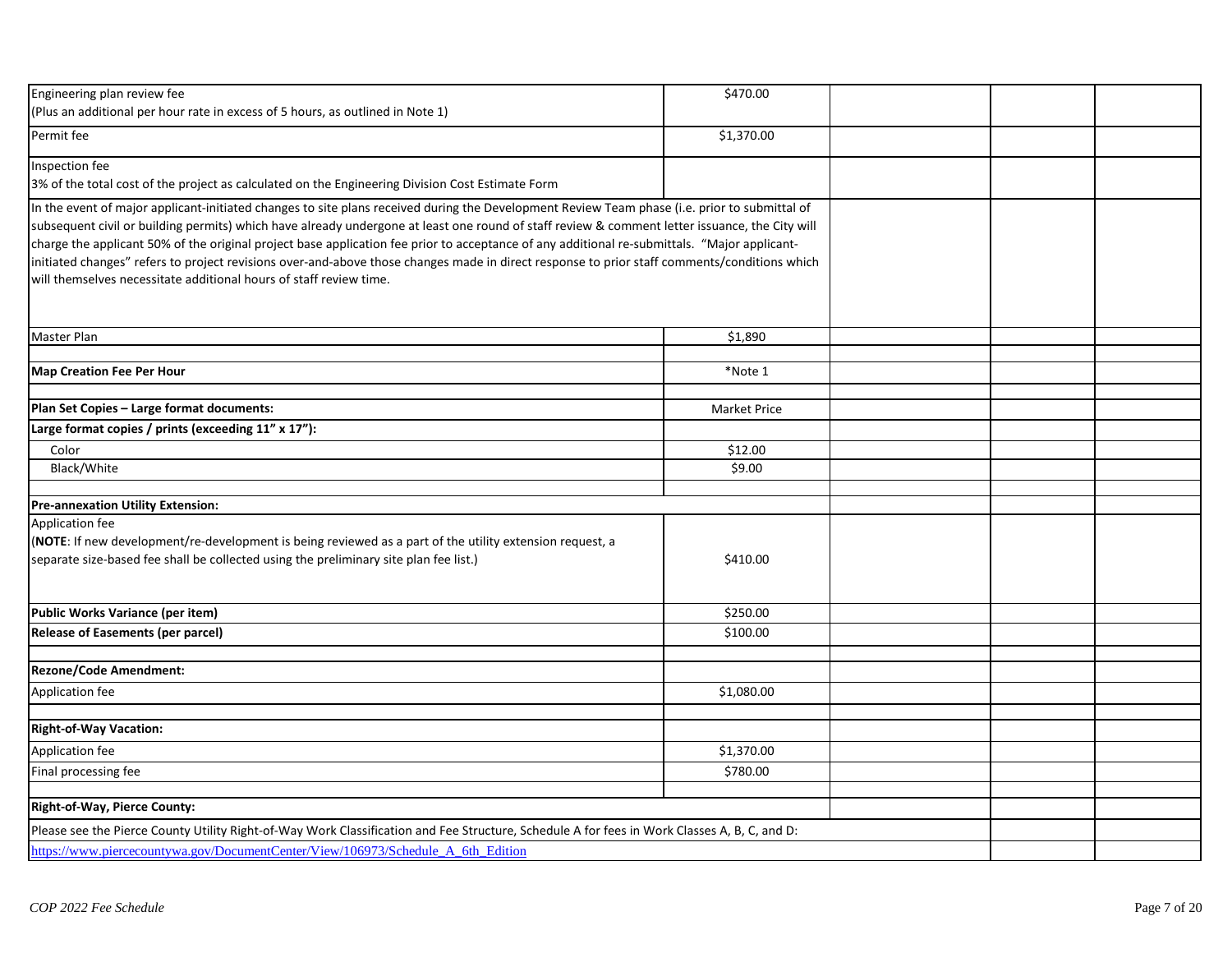| Sanitary sewer availability letters (per parcel)                                                                                               | \$40.00       |  |  |
|------------------------------------------------------------------------------------------------------------------------------------------------|---------------|--|--|
| Sanitary sewer cap inspection for demolition (per side sewer)                                                                                  | \$30.00       |  |  |
| Sanitary sewer utility pre-treatment review (per tenant)                                                                                       | \$50.00       |  |  |
|                                                                                                                                                |               |  |  |
| Sanitary sewer service connection:                                                                                                             |               |  |  |
| Permit fee (tap and on-site inspection)                                                                                                        | \$280.00      |  |  |
| Permit fee (on-site inspection only)                                                                                                           | \$170.00      |  |  |
| Permit fee (on-site repair only)                                                                                                               | \$30.00       |  |  |
| <b>Sewer VACTOR Service</b>                                                                                                                    | \$350.00/hour |  |  |
| 3 hr minimum                                                                                                                                   |               |  |  |
| Sewer CCTV (lateral)                                                                                                                           | \$93.00/hour  |  |  |
| 2 hr minimum                                                                                                                                   |               |  |  |
| Sewer CCTV (main)                                                                                                                              | \$350.00/hour |  |  |
| 3 hr minimum                                                                                                                                   |               |  |  |
|                                                                                                                                                |               |  |  |
| Shoreline substantial development permits/shoreline conditional use permits:                                                                   |               |  |  |
| Small projects (less than 10,000 square feet new structural area or 20,000 square feet total affected site                                     | \$880.00      |  |  |
| development area)                                                                                                                              |               |  |  |
|                                                                                                                                                |               |  |  |
| Medium projects (10,000-19,999 square feet new structural area or 20,000-39,999 square feet total affected site                                | \$1,440.00    |  |  |
| development area                                                                                                                               |               |  |  |
| Large projects (20,000 square feet or greater new structural area or 40,000 square feet or greater total affected                              | \$2,080.00    |  |  |
| site development area)                                                                                                                         |               |  |  |
|                                                                                                                                                |               |  |  |
| In the event of major applicant-initiated changes to site plans received during the Development Review Team phase (i.e. prior to submittal of  |               |  |  |
| subsequent civil or building permits) which have already undergone at least one round of staff review & comment letter issuance, the City will |               |  |  |
| charge the applicant 50% of the original project base application fee prior to acceptance of any additional re-submittals. "Major applicant-   |               |  |  |
| initiated changes" refers to project revisions over-and-above those changes made in direct response to prior staff comments/conditions which   |               |  |  |
| will themselves necessitate additional hours of staff review time.                                                                             |               |  |  |
|                                                                                                                                                |               |  |  |
|                                                                                                                                                |               |  |  |
| <b>Shoreline variance</b>                                                                                                                      | \$820.00      |  |  |
| Shoreline Exemption application fee                                                                                                            | \$120.00      |  |  |
| <b>Short Plat:</b>                                                                                                                             |               |  |  |
| Application fee                                                                                                                                | \$690.00      |  |  |
| Appeal fee                                                                                                                                     | \$570.00      |  |  |
|                                                                                                                                                |               |  |  |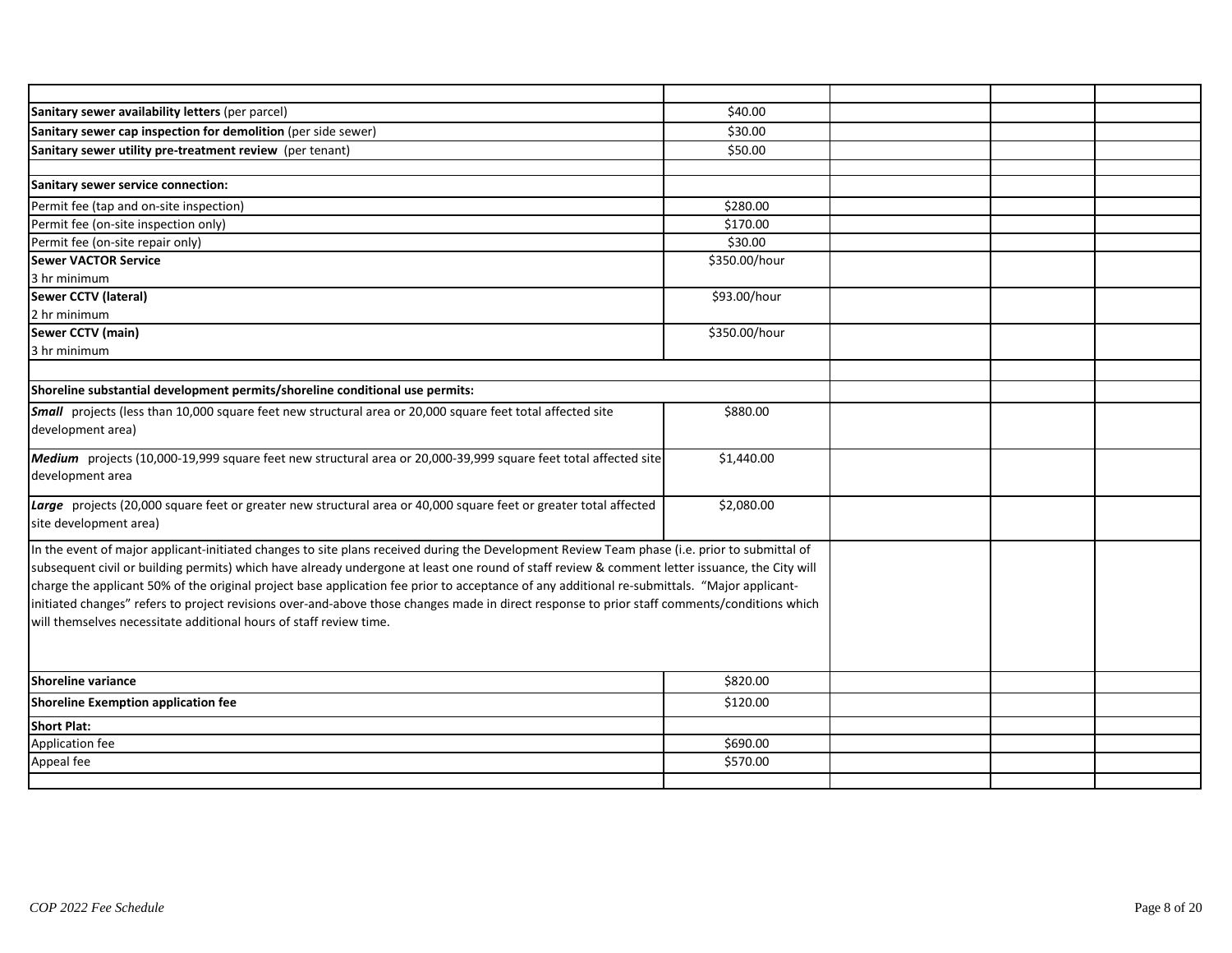| Line Revision) which necessitate additional hours of staff review time, the City will also charge the applicant 50%<br>Sign Installation:<br>30" Stop Sign - High Intensity<br>\$120.00<br>36" Yield Sign - High Intensity<br>\$105.00<br>36" Warning Sign<br>\$140.00<br>30" Dead End Sign<br>\$120.00<br>12" x 18" No Parking Sign<br>\$90.00<br>30" x 6" Double Face Street Sign (4" Legend)<br>\$110.00<br>38" x 8" Double Face Street Sign (6" Legend)<br>\$120.00<br>60" x 12" One Face Street Sign (8" Legend)<br>\$235.00<br>Master Permit Deposit - Small Cell Facilities<br>\$10,000.00<br>Master Lease Agreement Deposit - Small Cell Facilities on City Owned Poles<br>\$10,000,00<br>Fees charged per small cell site:<br>Not in ROW<br>\$195.00<br>Attached to PSE Pole<br>\$260.00<br>Attached to City Pole<br>Attached to Building/Structure<br>\$325.00<br>In ROW<br>Attached to PSE Pole<br>\$528.00<br>\$593.00<br>Attached to City Pole<br>Attached to Building/Structure<br>\$658.00<br>Temporary use:<br>Application fee<br>\$130.00<br>Time extension (e.g., preliminary plat, shoreline, conditional use, preliminary site plan, binding site plan):<br>\$120.00<br>Application fee for administrative extensions<br>Application fee for Hearing Examiner extensions<br>\$530.00<br><b>Traffic Control</b><br>Plan review fee<br>\$40.00 | Modification fee -- For applicant-initiated changes to previously-recorded Short Plats (not involving a Boundary | \$345.00 |  |  |
|------------------------------------------------------------------------------------------------------------------------------------------------------------------------------------------------------------------------------------------------------------------------------------------------------------------------------------------------------------------------------------------------------------------------------------------------------------------------------------------------------------------------------------------------------------------------------------------------------------------------------------------------------------------------------------------------------------------------------------------------------------------------------------------------------------------------------------------------------------------------------------------------------------------------------------------------------------------------------------------------------------------------------------------------------------------------------------------------------------------------------------------------------------------------------------------------------------------------------------------------------------------------------------------------------------------------------------------------------------------|------------------------------------------------------------------------------------------------------------------|----------|--|--|
|                                                                                                                                                                                                                                                                                                                                                                                                                                                                                                                                                                                                                                                                                                                                                                                                                                                                                                                                                                                                                                                                                                                                                                                                                                                                                                                                                                  |                                                                                                                  |          |  |  |
|                                                                                                                                                                                                                                                                                                                                                                                                                                                                                                                                                                                                                                                                                                                                                                                                                                                                                                                                                                                                                                                                                                                                                                                                                                                                                                                                                                  | of the original project base application fee prior to acceptance of the request.                                 |          |  |  |
|                                                                                                                                                                                                                                                                                                                                                                                                                                                                                                                                                                                                                                                                                                                                                                                                                                                                                                                                                                                                                                                                                                                                                                                                                                                                                                                                                                  |                                                                                                                  |          |  |  |
|                                                                                                                                                                                                                                                                                                                                                                                                                                                                                                                                                                                                                                                                                                                                                                                                                                                                                                                                                                                                                                                                                                                                                                                                                                                                                                                                                                  |                                                                                                                  |          |  |  |
|                                                                                                                                                                                                                                                                                                                                                                                                                                                                                                                                                                                                                                                                                                                                                                                                                                                                                                                                                                                                                                                                                                                                                                                                                                                                                                                                                                  |                                                                                                                  |          |  |  |
|                                                                                                                                                                                                                                                                                                                                                                                                                                                                                                                                                                                                                                                                                                                                                                                                                                                                                                                                                                                                                                                                                                                                                                                                                                                                                                                                                                  |                                                                                                                  |          |  |  |
|                                                                                                                                                                                                                                                                                                                                                                                                                                                                                                                                                                                                                                                                                                                                                                                                                                                                                                                                                                                                                                                                                                                                                                                                                                                                                                                                                                  |                                                                                                                  |          |  |  |
|                                                                                                                                                                                                                                                                                                                                                                                                                                                                                                                                                                                                                                                                                                                                                                                                                                                                                                                                                                                                                                                                                                                                                                                                                                                                                                                                                                  |                                                                                                                  |          |  |  |
|                                                                                                                                                                                                                                                                                                                                                                                                                                                                                                                                                                                                                                                                                                                                                                                                                                                                                                                                                                                                                                                                                                                                                                                                                                                                                                                                                                  |                                                                                                                  |          |  |  |
|                                                                                                                                                                                                                                                                                                                                                                                                                                                                                                                                                                                                                                                                                                                                                                                                                                                                                                                                                                                                                                                                                                                                                                                                                                                                                                                                                                  |                                                                                                                  |          |  |  |
|                                                                                                                                                                                                                                                                                                                                                                                                                                                                                                                                                                                                                                                                                                                                                                                                                                                                                                                                                                                                                                                                                                                                                                                                                                                                                                                                                                  |                                                                                                                  |          |  |  |
|                                                                                                                                                                                                                                                                                                                                                                                                                                                                                                                                                                                                                                                                                                                                                                                                                                                                                                                                                                                                                                                                                                                                                                                                                                                                                                                                                                  |                                                                                                                  |          |  |  |
|                                                                                                                                                                                                                                                                                                                                                                                                                                                                                                                                                                                                                                                                                                                                                                                                                                                                                                                                                                                                                                                                                                                                                                                                                                                                                                                                                                  |                                                                                                                  |          |  |  |
|                                                                                                                                                                                                                                                                                                                                                                                                                                                                                                                                                                                                                                                                                                                                                                                                                                                                                                                                                                                                                                                                                                                                                                                                                                                                                                                                                                  |                                                                                                                  |          |  |  |
|                                                                                                                                                                                                                                                                                                                                                                                                                                                                                                                                                                                                                                                                                                                                                                                                                                                                                                                                                                                                                                                                                                                                                                                                                                                                                                                                                                  |                                                                                                                  |          |  |  |
|                                                                                                                                                                                                                                                                                                                                                                                                                                                                                                                                                                                                                                                                                                                                                                                                                                                                                                                                                                                                                                                                                                                                                                                                                                                                                                                                                                  |                                                                                                                  |          |  |  |
|                                                                                                                                                                                                                                                                                                                                                                                                                                                                                                                                                                                                                                                                                                                                                                                                                                                                                                                                                                                                                                                                                                                                                                                                                                                                                                                                                                  |                                                                                                                  |          |  |  |
|                                                                                                                                                                                                                                                                                                                                                                                                                                                                                                                                                                                                                                                                                                                                                                                                                                                                                                                                                                                                                                                                                                                                                                                                                                                                                                                                                                  |                                                                                                                  |          |  |  |
|                                                                                                                                                                                                                                                                                                                                                                                                                                                                                                                                                                                                                                                                                                                                                                                                                                                                                                                                                                                                                                                                                                                                                                                                                                                                                                                                                                  |                                                                                                                  |          |  |  |
|                                                                                                                                                                                                                                                                                                                                                                                                                                                                                                                                                                                                                                                                                                                                                                                                                                                                                                                                                                                                                                                                                                                                                                                                                                                                                                                                                                  |                                                                                                                  |          |  |  |
|                                                                                                                                                                                                                                                                                                                                                                                                                                                                                                                                                                                                                                                                                                                                                                                                                                                                                                                                                                                                                                                                                                                                                                                                                                                                                                                                                                  |                                                                                                                  |          |  |  |
|                                                                                                                                                                                                                                                                                                                                                                                                                                                                                                                                                                                                                                                                                                                                                                                                                                                                                                                                                                                                                                                                                                                                                                                                                                                                                                                                                                  |                                                                                                                  |          |  |  |
|                                                                                                                                                                                                                                                                                                                                                                                                                                                                                                                                                                                                                                                                                                                                                                                                                                                                                                                                                                                                                                                                                                                                                                                                                                                                                                                                                                  |                                                                                                                  |          |  |  |
|                                                                                                                                                                                                                                                                                                                                                                                                                                                                                                                                                                                                                                                                                                                                                                                                                                                                                                                                                                                                                                                                                                                                                                                                                                                                                                                                                                  |                                                                                                                  |          |  |  |
|                                                                                                                                                                                                                                                                                                                                                                                                                                                                                                                                                                                                                                                                                                                                                                                                                                                                                                                                                                                                                                                                                                                                                                                                                                                                                                                                                                  |                                                                                                                  |          |  |  |
|                                                                                                                                                                                                                                                                                                                                                                                                                                                                                                                                                                                                                                                                                                                                                                                                                                                                                                                                                                                                                                                                                                                                                                                                                                                                                                                                                                  |                                                                                                                  |          |  |  |
|                                                                                                                                                                                                                                                                                                                                                                                                                                                                                                                                                                                                                                                                                                                                                                                                                                                                                                                                                                                                                                                                                                                                                                                                                                                                                                                                                                  |                                                                                                                  |          |  |  |
|                                                                                                                                                                                                                                                                                                                                                                                                                                                                                                                                                                                                                                                                                                                                                                                                                                                                                                                                                                                                                                                                                                                                                                                                                                                                                                                                                                  |                                                                                                                  |          |  |  |
|                                                                                                                                                                                                                                                                                                                                                                                                                                                                                                                                                                                                                                                                                                                                                                                                                                                                                                                                                                                                                                                                                                                                                                                                                                                                                                                                                                  |                                                                                                                  |          |  |  |
|                                                                                                                                                                                                                                                                                                                                                                                                                                                                                                                                                                                                                                                                                                                                                                                                                                                                                                                                                                                                                                                                                                                                                                                                                                                                                                                                                                  |                                                                                                                  |          |  |  |
|                                                                                                                                                                                                                                                                                                                                                                                                                                                                                                                                                                                                                                                                                                                                                                                                                                                                                                                                                                                                                                                                                                                                                                                                                                                                                                                                                                  |                                                                                                                  |          |  |  |
|                                                                                                                                                                                                                                                                                                                                                                                                                                                                                                                                                                                                                                                                                                                                                                                                                                                                                                                                                                                                                                                                                                                                                                                                                                                                                                                                                                  |                                                                                                                  |          |  |  |
|                                                                                                                                                                                                                                                                                                                                                                                                                                                                                                                                                                                                                                                                                                                                                                                                                                                                                                                                                                                                                                                                                                                                                                                                                                                                                                                                                                  |                                                                                                                  |          |  |  |
|                                                                                                                                                                                                                                                                                                                                                                                                                                                                                                                                                                                                                                                                                                                                                                                                                                                                                                                                                                                                                                                                                                                                                                                                                                                                                                                                                                  |                                                                                                                  |          |  |  |
|                                                                                                                                                                                                                                                                                                                                                                                                                                                                                                                                                                                                                                                                                                                                                                                                                                                                                                                                                                                                                                                                                                                                                                                                                                                                                                                                                                  |                                                                                                                  |          |  |  |
|                                                                                                                                                                                                                                                                                                                                                                                                                                                                                                                                                                                                                                                                                                                                                                                                                                                                                                                                                                                                                                                                                                                                                                                                                                                                                                                                                                  |                                                                                                                  |          |  |  |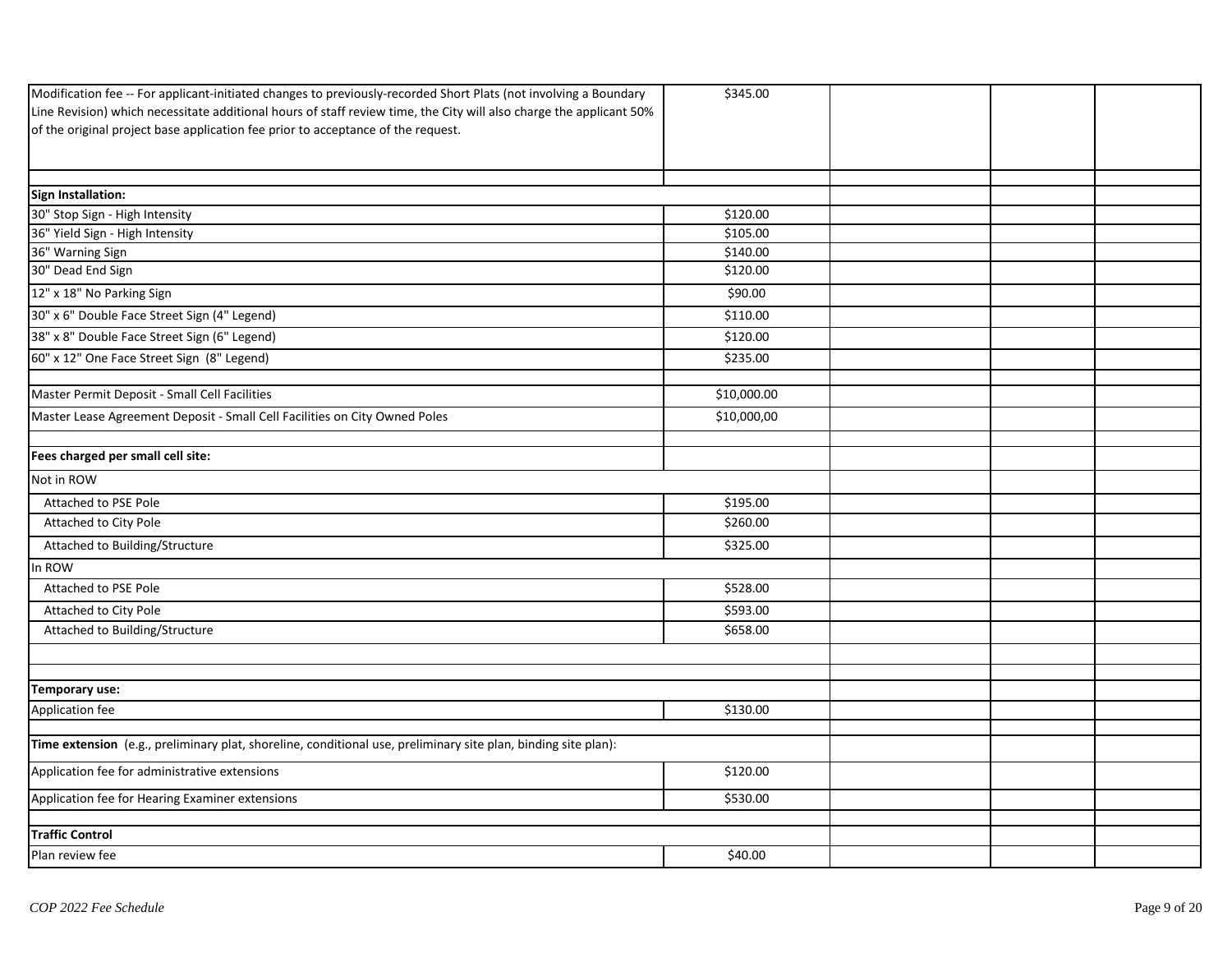| \$50.00    |                |                                             |  |
|------------|----------------|---------------------------------------------|--|
|            |                |                                             |  |
|            |                |                                             |  |
|            |                |                                             |  |
| \$770.00   |                |                                             |  |
|            |                |                                             |  |
|            |                |                                             |  |
| \$50.00    |                |                                             |  |
| \$300.00   |                |                                             |  |
| \$1,200.00 |                |                                             |  |
| \$40.00    |                |                                             |  |
|            |                |                                             |  |
| \$600.00   |                |                                             |  |
| \$134.00   |                |                                             |  |
| \$82.00    |                |                                             |  |
| \$982.00   |                |                                             |  |
|            |                |                                             |  |
| \$70.00    |                |                                             |  |
|            |                |                                             |  |
|            |                |                                             |  |
|            |                |                                             |  |
|            |                |                                             |  |
| \$500.00   | \$2,638.00     |                                             |  |
| 5618.00    | \$2,826.00     |                                             |  |
| \$948.00   | \$4,291.00     |                                             |  |
| \$1,289.00 | \$4,759.00     |                                             |  |
|            |                |                                             |  |
|            |                |                                             |  |
|            |                |                                             |  |
| Deposit    |                |                                             |  |
| \$35.00    |                |                                             |  |
| \$70.00    |                |                                             |  |
| \$200.00   |                |                                             |  |
|            |                |                                             |  |
|            |                |                                             |  |
| \$120.00   |                |                                             |  |
|            | Meter Set Only | Tapping Charges Meter Set<br>& Service Line |  |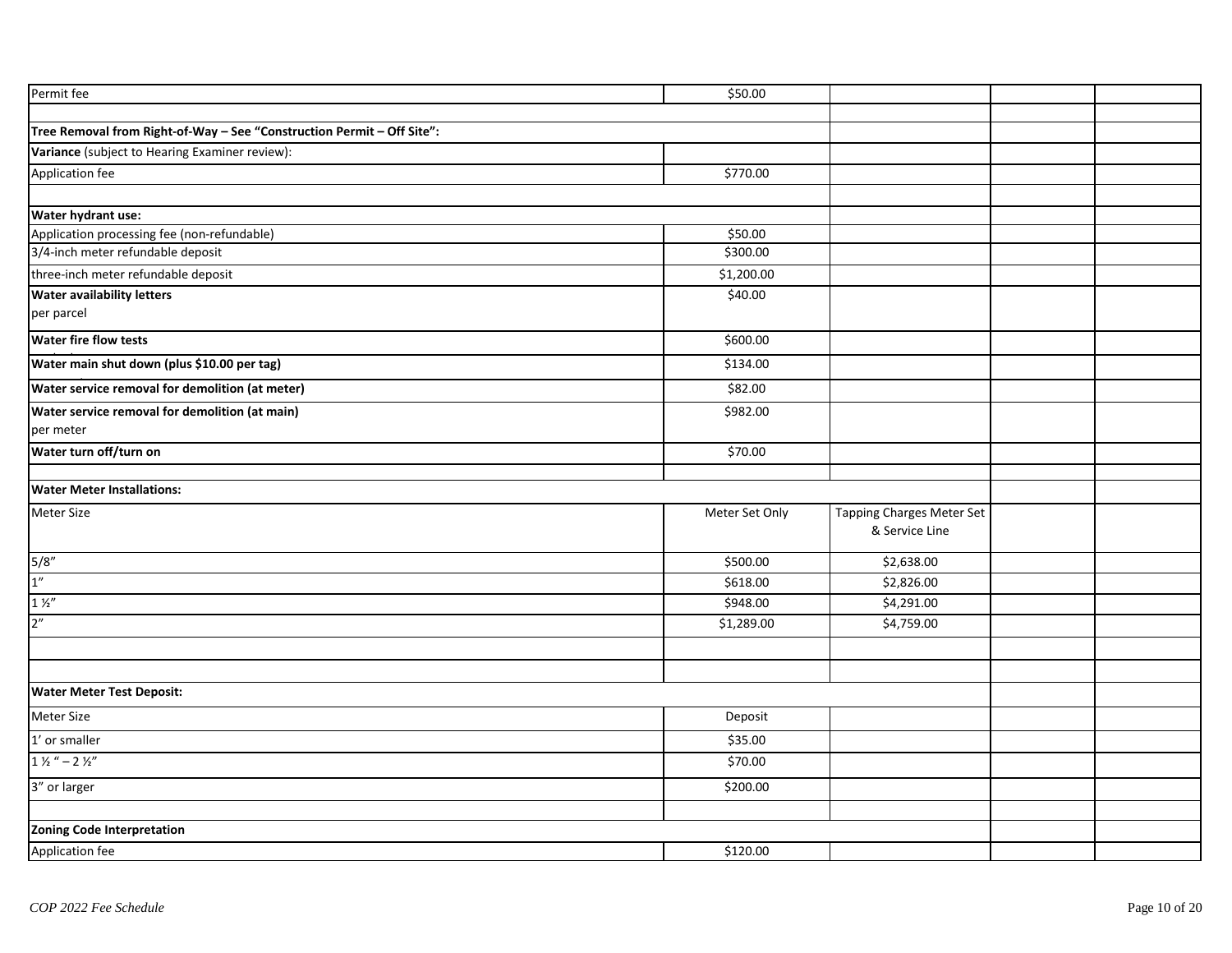| Zoning Verification letter                                                                                  | \$130.00           |  |  |
|-------------------------------------------------------------------------------------------------------------|--------------------|--|--|
| *NOTE 1: Hourly rates will be charged using the current billable rates as set forth in the City of Puyallup |                    |  |  |
| "Development Services Department Cost of Service Analysis."                                                 |                    |  |  |
| *NOTE 2: Plus Consultant fee                                                                                |                    |  |  |
|                                                                                                             |                    |  |  |
| <b>EMERGENCY MANAGEMENT</b>                                                                                 |                    |  |  |
| <b>CERT Training</b>                                                                                        |                    |  |  |
| Community Emergency Response Team, per person                                                               | \$25.00            |  |  |
|                                                                                                             |                    |  |  |
| <b>MUNICIPAL COURT</b>                                                                                      |                    |  |  |
|                                                                                                             |                    |  |  |
| Duplication of electronic records (CD or USB)                                                               | \$20.00            |  |  |
| Paper Copy - from electronic format                                                                         | \$0.25             |  |  |
| Photocopy of paper document                                                                                 | .50 per page       |  |  |
| Certified Copy of first page per instrument                                                                 | \$5.00             |  |  |
| <b>Each Additional Page</b>                                                                                 | \$1.00             |  |  |
| Postage                                                                                                     | <b>Actual Cost</b> |  |  |
| Appeals (Preparation and Tapes)                                                                             | \$40.00            |  |  |
| Clerk's Services (Per hour or portion of an hour)                                                           | \$20.00            |  |  |

| <b>POLICE DEPARTMENT</b>                                                                                                                              |                                 |  |  |  |
|-------------------------------------------------------------------------------------------------------------------------------------------------------|---------------------------------|--|--|--|
| <b>False Alarm Claims</b>                                                                                                                             |                                 |  |  |  |
|                                                                                                                                                       | Current                         |  |  |  |
| First and second response to premises at which no other false alarm has occurred within the preceding six<br>months                                   | None                            |  |  |  |
| Third response to premises within six months                                                                                                          | \$50.00                         |  |  |  |
| Fourth response to a premise within six months after such third response, and for all succeeding responses within<br>six months of the last response. | \$100.00                        |  |  |  |
| Traffic Collision Reports (Free to Involved Parties Only) - flat fee                                                                                  | \$6.50                          |  |  |  |
| General Police Incident Reports - per page                                                                                                            | 0.15                            |  |  |  |
| Compact Disc (CD) or Digital Video Disc (DVD) - per CD/DVD                                                                                            | \$5.00                          |  |  |  |
| Color copies/pictures - per page                                                                                                                      | \$0.15                          |  |  |  |
| Concealed pistol licenses                                                                                                                             | Fees set by Washington<br>State |  |  |  |
| <b>CPL card lamination</b>                                                                                                                            | \$3.00                          |  |  |  |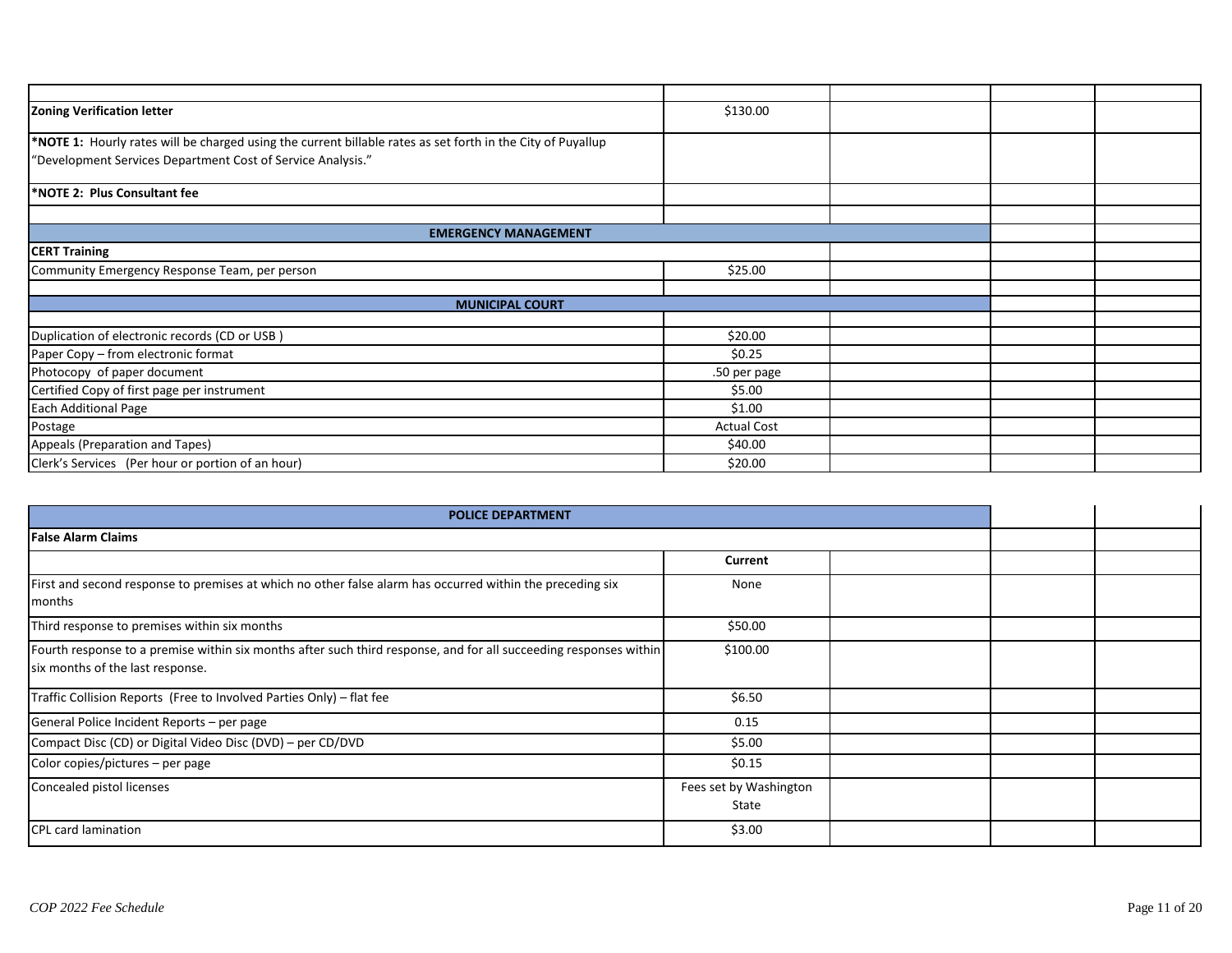| Finger prints - non-criminal                                                                                | \$10.00                        |                |                     |
|-------------------------------------------------------------------------------------------------------------|--------------------------------|----------------|---------------------|
| Records check - non-criminal justice agency                                                                 | \$5.00                         |                |                     |
| Per day jail rate for housing prisoners                                                                     | Fees set by Washington         |                |                     |
|                                                                                                             | State or agency contract       |                |                     |
|                                                                                                             |                                |                |                     |
| Electronic files or attachments uploaded to email, cloud-based storage service or other means of electronic |                                |                |                     |
| delivery                                                                                                    | 0.05 per 4 electronic files    |                |                     |
| Body Worn Camera or In-Car Camera video where redacting, altering, distorting, pixilating, suppressing, or  | \$52.00 per hour- prorated     |                |                     |
| otherwise obscuring any portion of a body worn camera video or in-car camera video is necessary as allowed  | charge applies for less than a |                |                     |
| under RCW 42.56.240 (14)(II)                                                                                | full hour                      |                |                     |
|                                                                                                             |                                |                |                     |
| <b>PARKS AND RECREATION</b>                                                                                 |                                |                |                     |
| <b>Recreation Facility Fees</b>                                                                             | Current                        |                |                     |
| Daily Use Pass                                                                                              | \$5.00                         |                |                     |
| Racquetball                                                                                                 | \$11.00                        |                |                     |
| Racquetball (youth)                                                                                         | \$6.00                         |                |                     |
| Challenge Racquetball                                                                                       | \$4.50                         |                |                     |
| Wallyball                                                                                                   | \$11.00                        |                |                     |
| Billiards/ping pong/foosball, etc.                                                                          | \$2.00/hour                    |                |                     |
| Community garden plots                                                                                      | \$15.00-\$18.75                |                |                     |
| Open Gym (2:00-4:00 p.m, Mon - Fri)                                                                         | \$2.00                         |                |                     |
|                                                                                                             |                                |                |                     |
|                                                                                                             |                                |                |                     |
| <b>Room Rentals</b>                                                                                         | Resident                       |                | <b>Non-Resident</b> |
|                                                                                                             | <b>Current</b>                 | <b>Current</b> |                     |
| PRC Gym                                                                                                     | \$46.00/hour                   | \$55.00/hour   |                     |
| PRC 1/2 gym                                                                                                 | \$24.00/hr                     | \$29.00/hr     |                     |
| Centennial Room                                                                                             | \$24.00/hr                     | \$29.00/hr     |                     |
| Conference Room                                                                                             | \$24.00/hour                   | \$29.00/hour   |                     |
| MC gym                                                                                                      | \$61.00/hr                     | \$77.00/hr     |                     |
| MC Room 200                                                                                                 | \$39.00/hour                   | \$44.00/hour   |                     |
|                                                                                                             |                                |                |                     |
| <b>Punch Passes</b>                                                                                         | Resident                       |                | <b>Non-Resident</b> |
|                                                                                                             | Current                        | <b>Current</b> |                     |
| Racquetball pass - 10 visits                                                                                | \$90.00                        | \$95.00        |                     |
| Daily Use pass 12 Visits                                                                                    | \$50.00                        | \$48.00        |                     |
| Wallyball pass - 10 visits                                                                                  | \$90.00                        | \$95.00        |                     |
|                                                                                                             |                                |                |                     |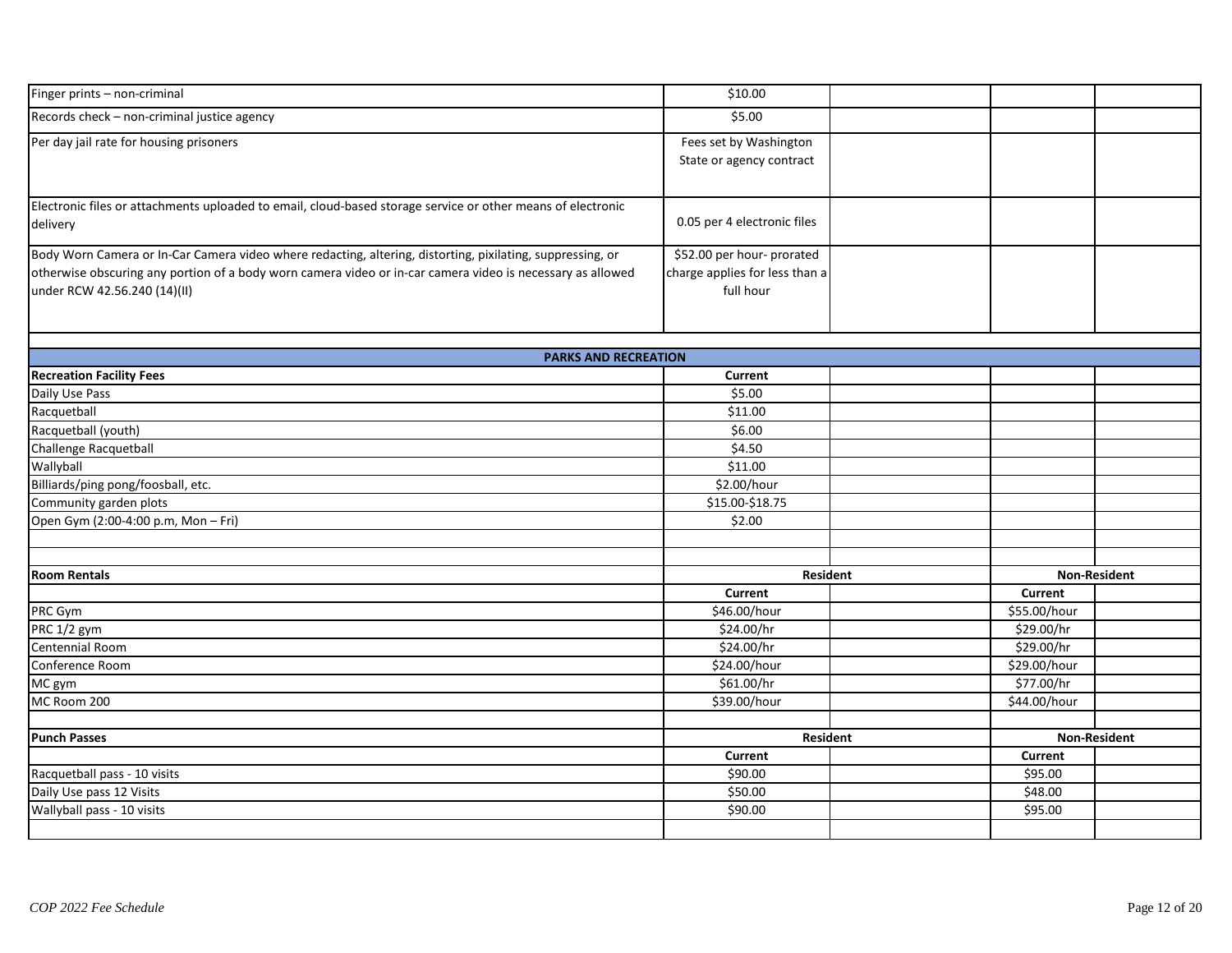| <b>Limited Pass Program</b>                                                                 |                 |                      |                 |                     |
|---------------------------------------------------------------------------------------------|-----------------|----------------------|-----------------|---------------------|
| (an additional 20% discount will be applied to all annual memberships purchased in January) |                 |                      |                 |                     |
|                                                                                             | Annual          |                      | Semi-Annual     |                     |
|                                                                                             | <b>Resident</b> | <b>Non-Resident</b>  | <b>Resident</b> | <b>Non-Resident</b> |
| Family                                                                                      | \$540.00        | \$648.00             | \$288.00        | \$346.00            |
| Individual                                                                                  | \$270.00        | \$324.00             | \$144.00        | \$173.00            |
| Sr. Citizen                                                                                 | \$198.00        | $\overline{$}243.00$ | \$106.00        | \$130.00            |
|                                                                                             |                 | Quarterly            |                 | <b>Monthly</b>      |
|                                                                                             | <b>Resident</b> | <b>Non-Resident</b>  | <b>Resident</b> | <b>Non-Resident</b> |
| Family                                                                                      | \$153.00        | \$184.00             | \$60.00         | \$72.00             |
| Individual                                                                                  | \$78.00         | \$92.00              | \$30.00         | \$36.00             |
| Sr. Citizen                                                                                 | \$56.00         | \$69.00              | \$22.00         | \$27.00             |
|                                                                                             |                 |                      |                 |                     |
| City of Puyallup Businesses-Employee Plan                                                   |                 |                      |                 |                     |
|                                                                                             |                 |                      |                 |                     |
|                                                                                             | <b>Monthly</b>  | Quarterly            | Semi-Annual     | Annual              |
| 10-19 employees                                                                             | \$25.00         | \$64.00              | \$120.00        | \$225.00            |
| 20+ employees                                                                               | \$22.00         | \$56.00              | \$106.00        | \$198.00            |
|                                                                                             |                 |                      |                 |                     |
| <b>Park Usage Fees</b>                                                                      |                 |                      |                 |                     |
| Commercial special event permit fee                                                         | \$200.00        |                      |                 |                     |
| Non-profit special event permit fee                                                         | \$100.00        |                      |                 |                     |
|                                                                                             |                 |                      |                 |                     |
| <b>Park Shelter Reservation Fees</b>                                                        |                 |                      |                 |                     |
|                                                                                             | <b>Resident</b> | <b>Non-Resident</b>  | Resident        | <b>Non-Resident</b> |
| Wildwood Park                                                                               |                 |                      |                 |                     |
| K1                                                                                          | \$50.00         | \$60.00              |                 |                     |
| K2                                                                                          | \$50.00         | \$60.00              |                 |                     |
| K <sub>3</sub>                                                                              | \$50.00         | \$60.00              |                 |                     |
| K4                                                                                          | \$50.00         | \$60.00              |                 |                     |
| K5                                                                                          | \$50.00         | \$60.00              |                 |                     |
| K6                                                                                          | \$30.00         | \$40.00              |                 |                     |
| K7                                                                                          | \$50.00         | \$60.00              |                 |                     |
| K8 Gazebo                                                                                   | \$50.00         | \$60.00              |                 |                     |
| Tee Pee                                                                                     | \$30.00         | \$40.00              |                 |                     |
| K9 Girl Scout area                                                                          | \$65.00         | \$80.00              |                 |                     |
| K10 Campfire                                                                                | \$65.00         | \$80.00              |                 |                     |
| K11 Cabin                                                                                   | \$50.00         | \$60.00              |                 |                     |
| Multiple site day camp programs                                                             |                 | \$2.00 per camper    |                 |                     |
| <b>Bradley Lake Park</b>                                                                    | \$80.00         | \$100.00             |                 |                     |
| Clark's Creek South                                                                         | \$65.00         | \$80.00              |                 |                     |
| <b>DeCoursey Park</b>                                                                       | \$65.00         | \$80.00              |                 |                     |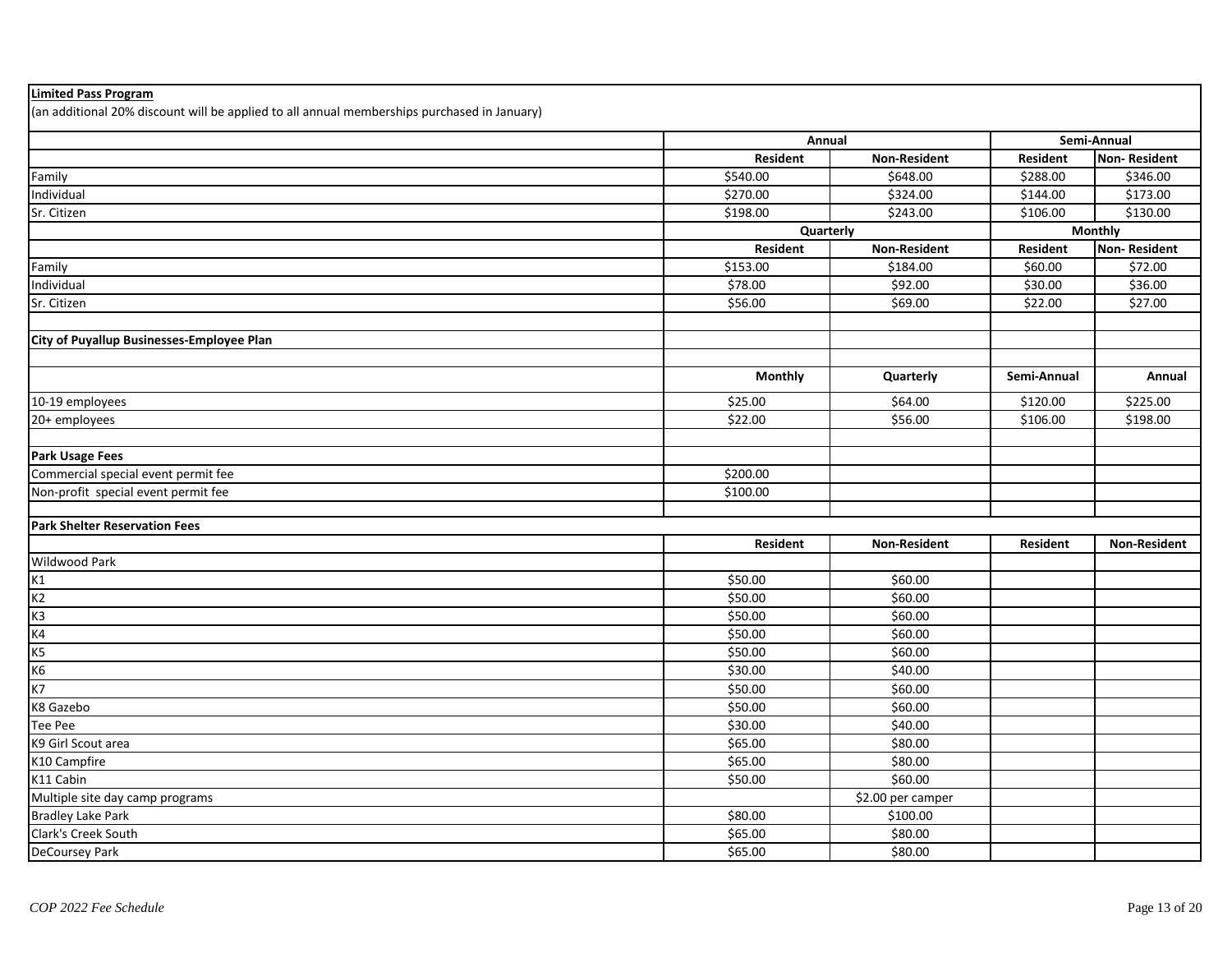| Ball Field Rental Fees (Local Parks, excludes Puyallup Valley Sports Center):                               |                            |  |                     |                     |
|-------------------------------------------------------------------------------------------------------------|----------------------------|--|---------------------|---------------------|
| Clarks Creek North, Bradley #1, #2 and Rainier Woods Ballfields                                             | Resident                   |  | <b>Non-Resident</b> |                     |
|                                                                                                             | Current                    |  | <b>Current</b>      |                     |
| <b>Game Rates and Practice</b>                                                                              |                            |  |                     |                     |
| Youth                                                                                                       | \$30.00/ hour per field    |  |                     |                     |
| <b>Adults</b>                                                                                               | \$30.00/ hour per field    |  |                     |                     |
|                                                                                                             |                            |  |                     |                     |
| Puyallup Valley Sports Center Baseball/Softball Fields Game Rates & Practice: . Note: 2 hour minimum charge | \$45.00/hr per field       |  |                     |                     |
| for all rentals                                                                                             |                            |  |                     |                     |
| Puyallup Valley Sports Center Multi-Purpose Fields Game Rates & Practice: • Note: 2 hour minimum charge for | \$45.00/hr per field       |  |                     |                     |
| all rentals                                                                                                 |                            |  |                     |                     |
| <b>Additional Charges-All Fields</b>                                                                        |                            |  |                     |                     |
| Game preparation                                                                                            | \$35.00 each prep          |  |                     |                     |
| Lights                                                                                                      | \$15.00/ hour per field    |  |                     |                     |
| Portable Mound/Soccer Goal                                                                                  | \$35.00 per day            |  |                     |                     |
|                                                                                                             |                            |  |                     |                     |
| <b>Tournament Rates</b>                                                                                     |                            |  |                     |                     |
| PSVC Tournament Rate - 8 hour minimum (Baseball/Softball Fields)                                            | \$30.00 per hour per field |  |                     |                     |
| Local Parks Tournament Rate - 8 hour minimum (Multi-Purpose Fields)                                         | \$45.00 per hour per field |  |                     |                     |
| Local Parks Tournament Rate - 8 hour minimum                                                                | \$20.00 per hour           |  |                     |                     |
|                                                                                                             | per field                  |  |                     |                     |
|                                                                                                             |                            |  |                     |                     |
| <b>Sports Program Fees</b>                                                                                  | <b>Resident</b>            |  |                     | <b>Non-Resident</b> |
| <b>Youth Sports</b>                                                                                         | <b>Current</b>             |  | Current             |                     |
| Baseball - Boys 13-16                                                                                       | \$1,500                    |  | \$1,650             |                     |
| Baseball - Boys 10-12                                                                                       | \$1,300                    |  | \$1,430             |                     |
| Minors/Majors                                                                                               | \$78.00                    |  | \$93.00             |                     |
| Coach Pitch                                                                                                 | \$57.00                    |  | \$68.00             |                     |
| T-Ball                                                                                                      | $\overline{$}57.00$        |  | \$68.00             |                     |
| Girls 10U                                                                                                   | \$78.00                    |  | \$93.00             |                     |
| Girls 12U                                                                                                   | \$78.00                    |  | \$93.00             |                     |
| Girls Fast Pitch 12U                                                                                        | \$610.00                   |  | \$675.00            |                     |
| Girls Fast Pitch 14U                                                                                        | \$680.00                   |  | \$750.00            |                     |
| Summer Basketball                                                                                           | \$480.00                   |  | \$530.00            |                     |
| <b>Indoor Soccer</b>                                                                                        | \$57.00                    |  | \$68.00             |                     |
| <b>Flag Football</b>                                                                                        | \$57.00                    |  | \$68.00             |                     |
| <b>Winter Basketball</b>                                                                                    |                            |  |                     |                     |
| Grades K-4                                                                                                  | \$63.00                    |  | \$75.00             |                     |
| Grades 5-12                                                                                                 | \$73.00                    |  | \$88.00             |                     |
| <b>Sunday Select</b>                                                                                        | \$650.00                   |  | \$715.00            |                     |
| Preschool Indoor Soccer                                                                                     | \$40.00                    |  | \$48.00             |                     |
| <b>Adult Sports</b>                                                                                         | <b>Resident</b>            |  |                     | <b>Non-Resident</b> |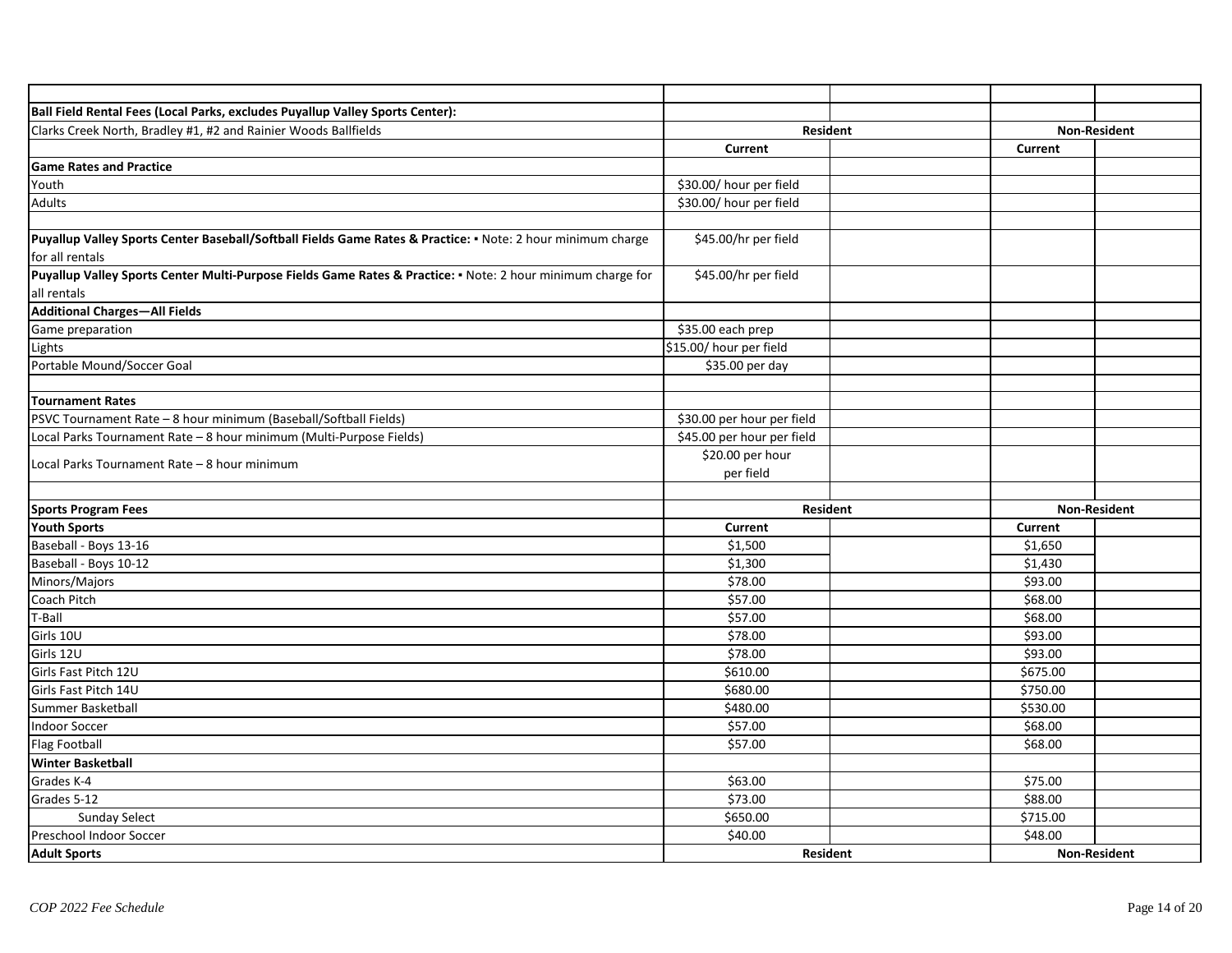|                                                    | <b>Current</b>      |                 | Current             |                     |
|----------------------------------------------------|---------------------|-----------------|---------------------|---------------------|
| Adult Spring Season Softball                       | \$795.00            |                 | \$875.00            |                     |
| Thursday League (12 games)                         | \$795.00            |                 | \$875.00            |                     |
| Sunday League (12 games)                           | \$595.00            |                 | \$655.00            |                     |
| Adult Basketball - Men's                           | \$626.00            |                 | \$690.00            |                     |
| Adult Fall Volleyball                              | \$250.00            |                 | \$275.00            |                     |
| Adult Winter Basketball - Men's                    | \$770.00            |                 | \$845.00            |                     |
| Adult Winter Volleyball - Coed                     | \$250.00            |                 | \$275.00            |                     |
| Adult Summer Softball Mon-Thurs leagues (12 games) | \$795.00            |                 | \$875.00            |                     |
| <b>Adult Spring Volleyball</b>                     | \$190.00            |                 | \$210.00            |                     |
|                                                    |                     |                 |                     |                     |
| Recreation Class, Workshop and Special Event Fees  |                     | <b>Resident</b> |                     | <b>Non-Resident</b> |
|                                                    | <b>Current</b>      |                 | <b>Current</b>      |                     |
| Daddy Daughter Dance                               | \$25.00             |                 | \$25.00             |                     |
| <b>Additional Daughter</b>                         | \$10.00             |                 | \$10.00             |                     |
| Mother Son Date Night                              | \$20.00             |                 | \$20.00             |                     |
| <b>Hot Spot</b>                                    | Free                |                 | Free                |                     |
| <b>Hoop Shoot</b>                                  | Free                |                 | Free                |                     |
| Spring Eggstravaganza                              | .25/ticket          |                 | .25/ticket          |                     |
| Parks Appreciation Day                             | Free                |                 | Free                |                     |
| Pitch, Hit and Run                                 | Free                |                 | Free                |                     |
| <b>Outdoor Cinema Series</b>                       | Free                |                 | Free                |                     |
| <b>Community Campout</b>                           | \$20/tent           |                 | \$20/tent           |                     |
| Concerts in the Park                               | Free                |                 | Free                |                     |
| Mid-Summer Carnival                                | .25/ticket          |                 | .25/ticket          |                     |
| <b>Halloween Carnival</b>                          | Free                |                 | Free                |                     |
| <b>Food Truck Frenzy</b>                           | \$200.00 per truck  |                 | \$200.00 per        |                     |
|                                                    |                     |                 | truck               |                     |
| Christmas Cookies with Mrs. Claus                  | $\overline{$}12.00$ |                 | \$12.00             |                     |
| Breakfast with Santa (Ages 2 and under free)       | N/A                 |                 | N/A                 |                     |
| -Teen/Adult                                        | \$15.00             |                 | \$15.00             |                     |
| -Children 3-12                                     | \$8.00              |                 | \$8.00              |                     |
|                                                    |                     |                 |                     |                     |
| <b>Youth Classes</b>                               |                     | <b>Resident</b> | <b>Non-Resident</b> |                     |
|                                                    | <b>Current</b>      |                 | <b>Current</b>      |                     |
| Indoor Mini Park                                   | \$2.00              |                 | \$3.00              |                     |
| Pre-Ballet                                         | \$35.00             |                 | \$42.00             |                     |
| <b>Ballet 1</b>                                    | \$35.00             |                 | $\overline{$}42.00$ |                     |
| Cheer                                              | \$49.00             |                 | \$59.00             |                     |
| Arts for Kids                                      | \$107.00            |                 | \$128.00            |                     |
| Pre-Engineering with Lego                          | \$172.00            |                 | \$206.00            |                     |
| Mommy/Daddy and Me Soccer                          | \$86.00             |                 | \$103.00            |                     |
| <b>Tot Soccer</b>                                  | \$86.00             |                 | \$103.00            |                     |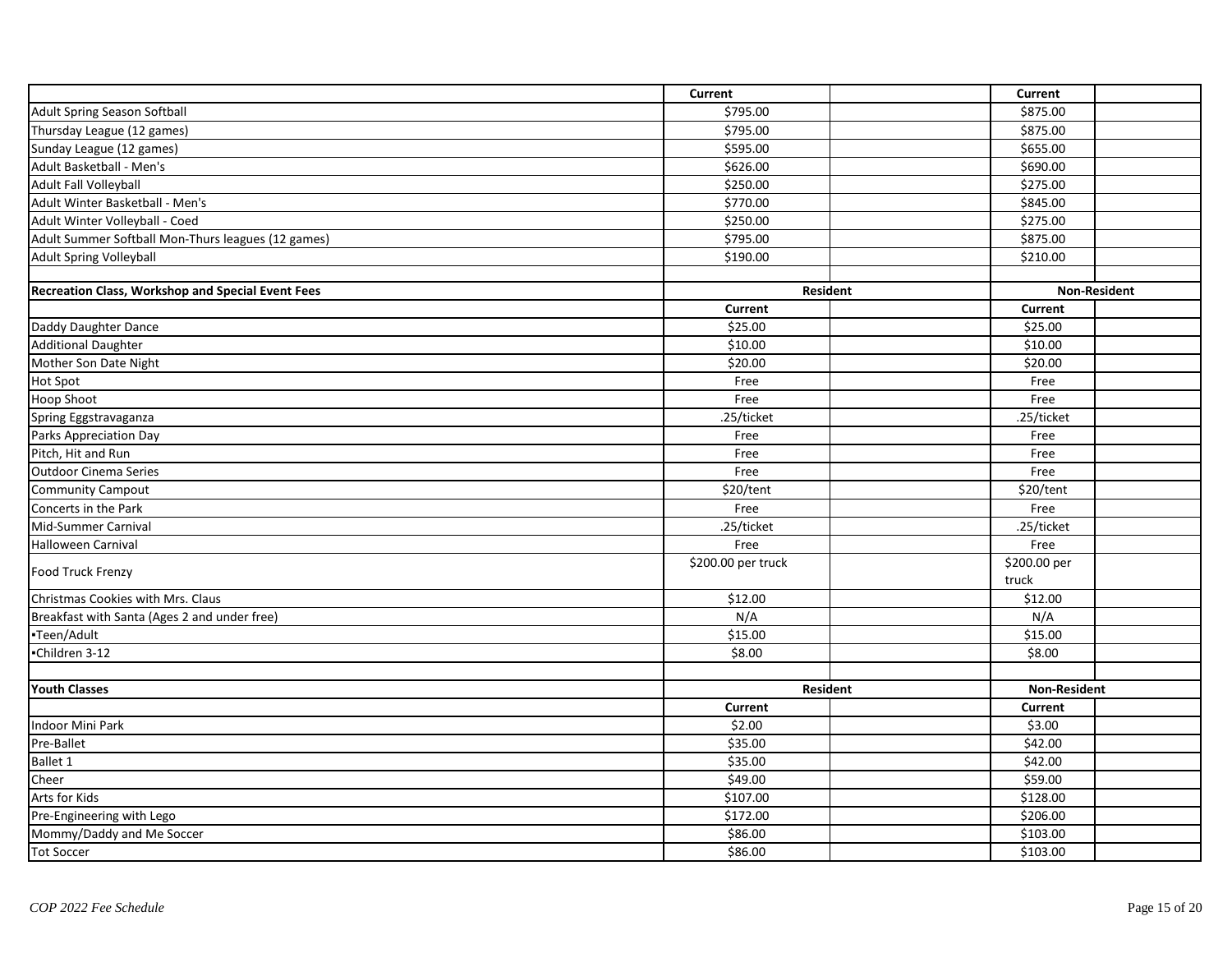| Pre-Soccer                                                         | \$86.00              |                 | \$103.00            |              |  |
|--------------------------------------------------------------------|----------------------|-----------------|---------------------|--------------|--|
| Soccer Skillz and Scrimmages                                       | \$86.00              |                 | \$103.00            |              |  |
| Tennis                                                             | \$49.00              |                 | \$59.00             |              |  |
| Engineering for kids                                               | \$125.00             |                 | \$140.00            |              |  |
| Minecraft Engineering                                              | \$99.00              |                 | \$110.00            |              |  |
| Puyallup Basketball Training Center                                | \$120.00             |                 | \$135.00            |              |  |
| <b>Basketball Skills Camp</b>                                      | \$65.00              |                 | \$78.00             |              |  |
| <b>Basketball Skills Clinic</b>                                    | \$35.00              |                 | \$42.00             |              |  |
|                                                                    |                      |                 |                     |              |  |
| <b>Camps</b>                                                       |                      | Resident        |                     | Non-Resident |  |
|                                                                    | <b>Current</b>       |                 | <b>Current</b>      |              |  |
| Little Kid's Camp (3-5 year old)                                   | \$65.00              |                 | $\overline{$}75.00$ |              |  |
| Camp Yougottawanna                                                 | \$160.00             |                 | \$185.00            |              |  |
| Skyhawks Sports Camps                                              | \$99.00              |                 | \$119.00            |              |  |
| STEM w/ Lego                                                       | $\overline{$}132.00$ |                 | \$158.00            |              |  |
| Art for Kids Camp                                                  | \$99.00              |                 | \$119.00            |              |  |
| Engineering for Kids Camp (younger kids)                           | \$150.00             |                 | \$150.00            |              |  |
| Engineering for Kids Camp (older kids)                             | \$169.00             |                 | \$169.00            |              |  |
| Cheer Camp                                                         | \$45.00              |                 | 555.00              |              |  |
| Dance Camp                                                         | \$35.00              |                 | \$42.00             |              |  |
| Counselor In-Training Program                                      | \$25.00              |                 | \$25.00             |              |  |
|                                                                    |                      |                 |                     |              |  |
| <b>Toddler's Campus Preschool</b>                                  |                      | <b>Resident</b> | <b>Non-Resident</b> |              |  |
|                                                                    | Current              |                 | <b>Current</b>      |              |  |
| Pre-School (Ages 3-4)                                              | \$105.00             |                 | \$120.00            |              |  |
| Pre-Kindergarten                                                   | \$130.00             |                 | \$155.00            |              |  |
|                                                                    |                      |                 |                     |              |  |
| <b>Teen Classes</b>                                                |                      | Resident        | <b>Non-Resident</b> |              |  |
|                                                                    | <b>Current</b>       |                 | Current             |              |  |
| Super Sitters Babysitting                                          | \$60.00              |                 | \$72.00             |              |  |
| Safe at Home                                                       | \$30.00              |                 | \$36.00             |              |  |
|                                                                    |                      |                 |                     |              |  |
| <b>Adult Classes</b>                                               |                      | Resident        | <b>Non-Resident</b> |              |  |
|                                                                    | <b>Current</b>       |                 | <b>Current</b>      |              |  |
| <b>Retirement Planning</b>                                         | \$49.00              |                 | \$59.00             |              |  |
| Tennis                                                             | \$49.00              |                 | \$59.00             |              |  |
| Tai Chi                                                            | \$20.00              |                 | \$20.00             |              |  |
|                                                                    |                      |                 |                     |              |  |
|                                                                    |                      |                 |                     |              |  |
| <b>PIONEER PARK PAVILION</b>                                       |                      |                 |                     |              |  |
|                                                                    | Current              |                 |                     |              |  |
|                                                                    |                      |                 |                     |              |  |
| Saturdays & Holidays (6 hours)<br>(6 hour minimum) includes set-up | \$2,200.00           |                 |                     |              |  |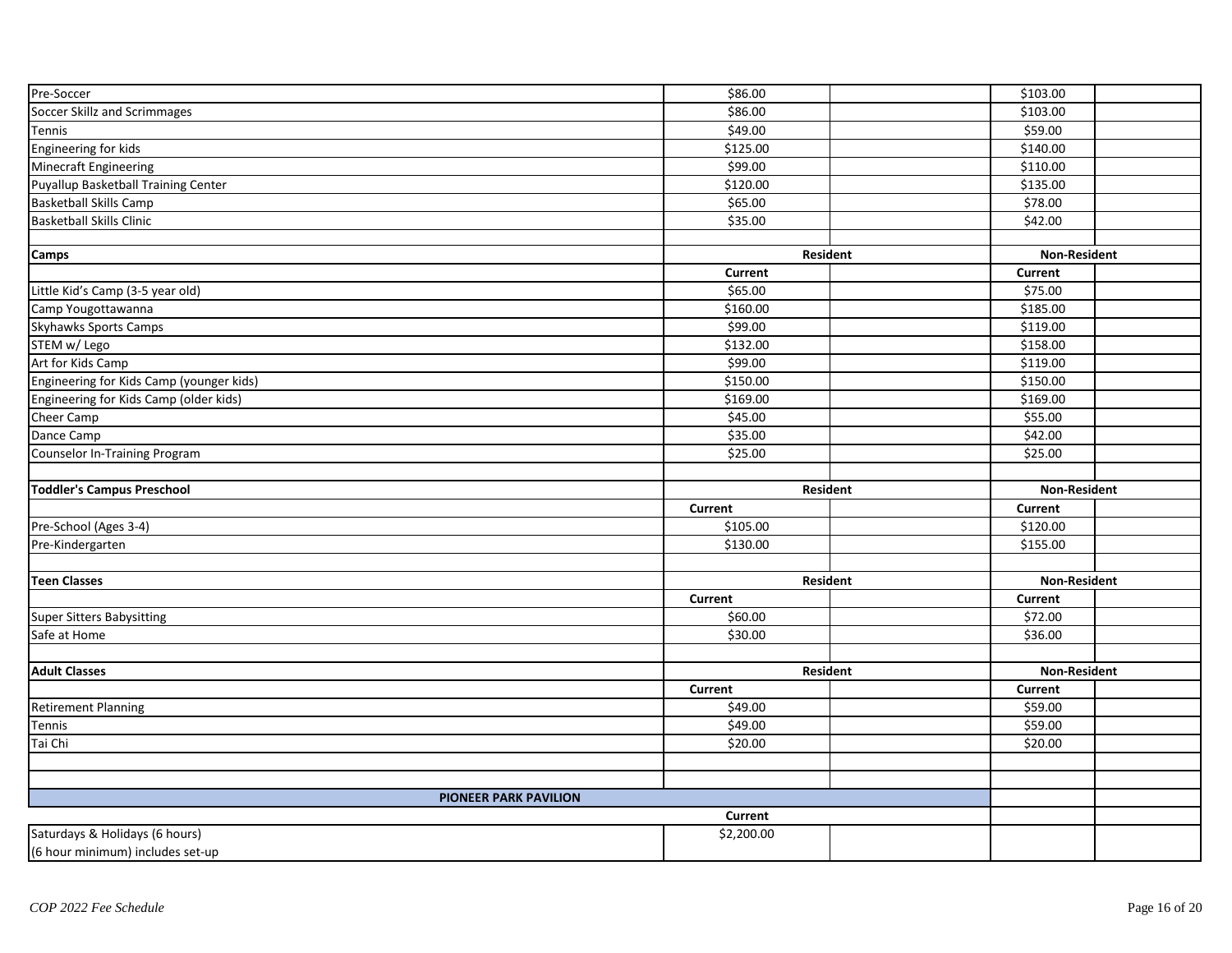| Additional hours (event or set-up)                                                                                                                                | \$125.00/hour           |  |  |
|-------------------------------------------------------------------------------------------------------------------------------------------------------------------|-------------------------|--|--|
| Friday (6 hours)                                                                                                                                                  | \$2,000.00              |  |  |
| (6 hour minimum) includes set-up                                                                                                                                  |                         |  |  |
| Additional hours (event or set-up)                                                                                                                                | \$125.00                |  |  |
| Sunday (5 hours)                                                                                                                                                  | \$1,500.00              |  |  |
| (5 hour minimum) includes set-up                                                                                                                                  |                         |  |  |
| Additional hours (event or set-up)                                                                                                                                | \$125.00                |  |  |
| Mon-Thurs (eventing after 4:00 p.m.) (4 hours) includes set-up                                                                                                    | \$850.00                |  |  |
| Additional hours (event or set-up)                                                                                                                                | \$100.00/hour           |  |  |
| Mon-Thurs (day use before 4:00 p.m.) (4 hours) includes set-up                                                                                                    | \$500.00                |  |  |
| Additional hours (event or set-up)                                                                                                                                | \$100.00/hour           |  |  |
|                                                                                                                                                                   |                         |  |  |
| <b>Full Day Rental:</b>                                                                                                                                           |                         |  |  |
| Monday - Thursday (8:00 a.m. - 11:00 p.m.)                                                                                                                        | \$1,600.00              |  |  |
| Friday (8:00 a.m. - 1:00 a.m.)                                                                                                                                    | \$2,800.00              |  |  |
| Saturday (8:00 a.m. - 1:00 a.m.)                                                                                                                                  | \$3,000.00              |  |  |
| Sundays (8:00 a.m. - 11:00 p.m.)                                                                                                                                  | \$2,500.00              |  |  |
|                                                                                                                                                                   |                         |  |  |
| Rehearsal Hours (if available)                                                                                                                                    | \$40.00/hr              |  |  |
| (can be scheduled if available, 2 weeks prior to event)                                                                                                           |                         |  |  |
| Damage Deposit per use (refundable) no alcohol                                                                                                                    | \$250.00                |  |  |
| with alcohol                                                                                                                                                      | \$500.00                |  |  |
| Additional Staff Member (larger events) currently \$20/hr                                                                                                         | \$25.00/hr              |  |  |
| Stage (9-4'x8' sections available)                                                                                                                                | \$25/4 sections or less |  |  |
| Stage - Full                                                                                                                                                      | \$50                    |  |  |
| Pipe and Drape (@100'available)                                                                                                                                   | \$50 set-up fee         |  |  |
|                                                                                                                                                                   |                         |  |  |
| <b>Rental Rates for Table Linens:</b>                                                                                                                             |                         |  |  |
| Tablecloths (85"x85") for round tables                                                                                                                            | \$8.00 each             |  |  |
| Tablecloths (54"x120") for rectangular tables                                                                                                                     | \$8.00 each             |  |  |
| Tablecloths (54"x54") overlay                                                                                                                                     | \$3.00 each             |  |  |
| <b>Napkins</b>                                                                                                                                                    | \$.25 each              |  |  |
| Internet service fee                                                                                                                                              | Included                |  |  |
| Consecutive Day Rentals: If a user group rents the Pavilion for 4 consecutive days or more, they will receive a                                                   |                         |  |  |
| 20% discount on rental fees.                                                                                                                                      |                         |  |  |
| CITY OF PUYALLUP DEPARTMENTS & PUYALLUP SCHOOL DISTRICT WEEKDAY RENTAL RATES - Monday - Thursday, if available                                                    |                         |  |  |
| (based on interlocal agreement with P.S.D.)                                                                                                                       |                         |  |  |
| Monday - Thursday: (for staffing)                                                                                                                                 | \$50.00 per hour        |  |  |
| (We require 1 hour prior to event to set up and one 1 hour after event to tear down which will be billed to the City or the School District Group using facility) |                         |  |  |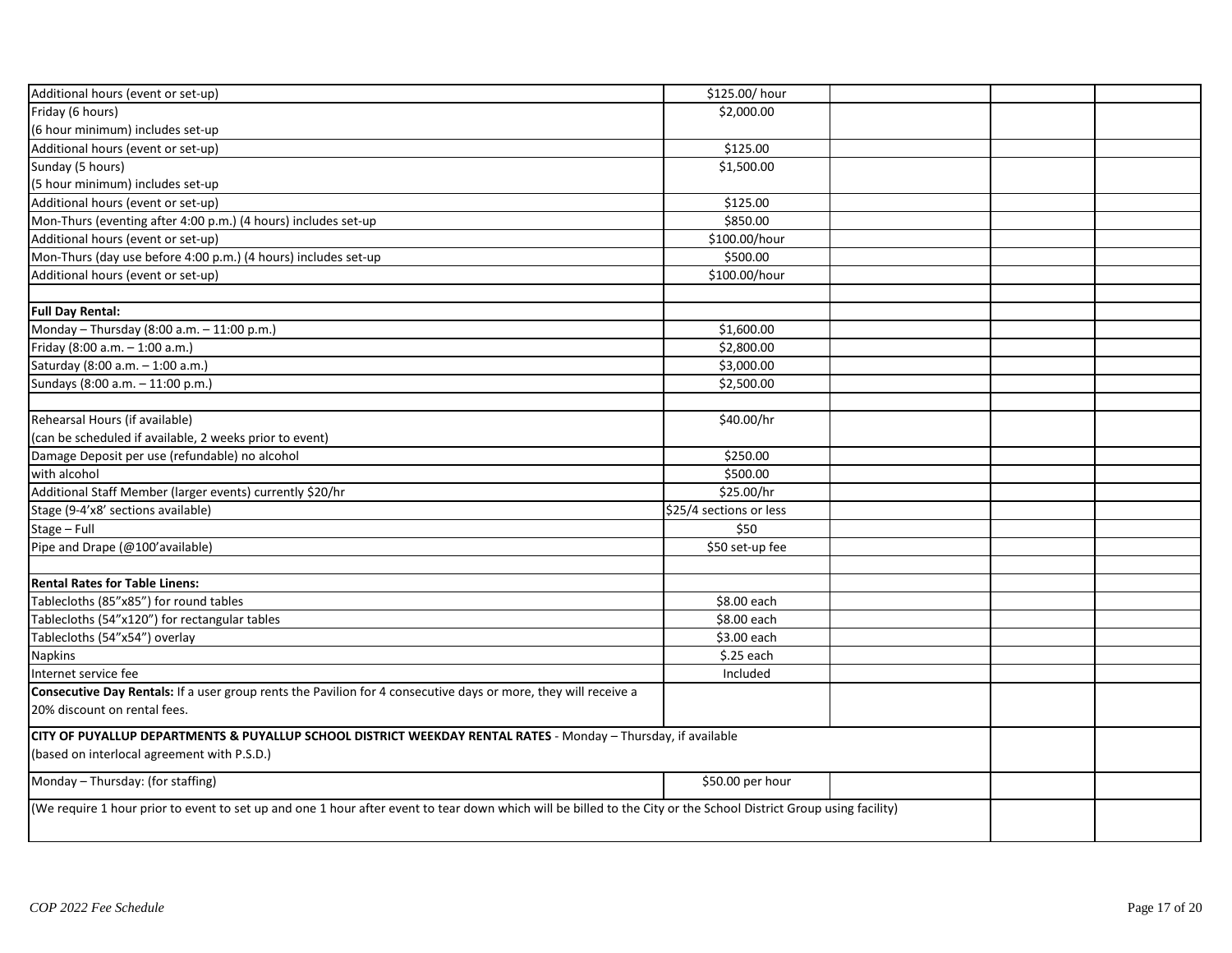| In the event that extra staffing is required to adequately supervise the facility and event, the renter will be charged \$25.00 per hour per additional staff member. This        |             |  |
|-----------------------------------------------------------------------------------------------------------------------------------------------------------------------------------|-------------|--|
| decision will be at the discretion of the Parks and Recreation Administrator or the Pioneer Park Pavilion Manager.                                                                |             |  |
|                                                                                                                                                                                   |             |  |
| AVAILABILITY: ** Fees and Availability are subject to change**                                                                                                                    |             |  |
| 8:00 a.m. to 1:00 a.m. on Friday and Saturday                                                                                                                                     |             |  |
| 8:00 a.m. to 11:00 p.m. on Sunday through Thursday                                                                                                                                |             |  |
| (Earlier hours may be requested to accommodate an early morning event)                                                                                                            |             |  |
|                                                                                                                                                                                   |             |  |
| During the Farmer's Market Season (mid-April through mid-October), Saturdays will only be available from 4:00 p.m. to 1:00 a.m.                                                   |             |  |
|                                                                                                                                                                                   |             |  |
| NOTE: The Pavilion is not available for rental on Thanksgiving Day,  Christmas Day, New Year's Eve, New Year's Day and Easter.                                                    |             |  |
| ** If the event requires security, it must be provided by an off-duty Puyallup Police Officer and all cost for the security will be paid by the renter. The renter must arrange   |             |  |
| security for their event with the Pavilion Manager. Approximate cost for security is \$83.00 per hour per officer.                                                                |             |  |
|                                                                                                                                                                                   |             |  |
|                                                                                                                                                                                   |             |  |
| <b>PUYALLUP ACTIVITY CENTER</b>                                                                                                                                                   |             |  |
|                                                                                                                                                                                   |             |  |
| <b>Multipurpose Room:</b>                                                                                                                                                         | Current     |  |
| Fridays, Saturdays, Sundays and holidays (2-hour minimum - First 2 hours) Includes kitchen and set up                                                                             | \$100.00/hr |  |
| <b>Additional event hours</b>                                                                                                                                                     | \$80.00/hr  |  |
| Monday - Thursday (2-hour minimum) Includes kitchen and set up                                                                                                                    | \$50.00/hr  |  |
| <b>Additional event hours</b>                                                                                                                                                     | \$50.00/hr  |  |
| Renter Set Up Hours                                                                                                                                                               | \$50.00/hr  |  |
| <b>Class Rooms:</b>                                                                                                                                                               |             |  |
| Class Room Rentals (2 hour minimum)                                                                                                                                               |             |  |
| Monday-Thursday                                                                                                                                                                   | \$30.00/hr  |  |
| Friday-Sunday                                                                                                                                                                     | \$35.00/hr  |  |
| Kitchen (kitchen only rental)                                                                                                                                                     | \$40.00/hr  |  |
| Damage Deposit - per use (refundable):                                                                                                                                            |             |  |
| Class Room                                                                                                                                                                        | \$150.00    |  |
| Multi-Purpose Room                                                                                                                                                                | \$300.00    |  |
| Rental (with alcohol)                                                                                                                                                             | \$500.00    |  |
| City of Puyallup/Puyallup School District                                                                                                                                         |             |  |
| Class Room                                                                                                                                                                        | \$25.00     |  |
| Multipurpose Room (Monday-Thursday uses only)                                                                                                                                     | \$50.00     |  |
| <b>Commercial Use</b>                                                                                                                                                             | Negotiated  |  |
| <b>Event Late Charge</b>                                                                                                                                                          | \$150.00/hr |  |
| <b>Cleaning Fee</b>                                                                                                                                                               | \$60.00/hr  |  |
| In the event that extra staffing is required to adequately supervise the facility and event, the renter will be charged \$20.00 per hour, per additional staff member. This       |             |  |
| decision will be at the discretion of the Parks and Recreation Director or their designee. Events serving alcohol will be charged \$20.00 per hour for required additional staff. |             |  |
|                                                                                                                                                                                   |             |  |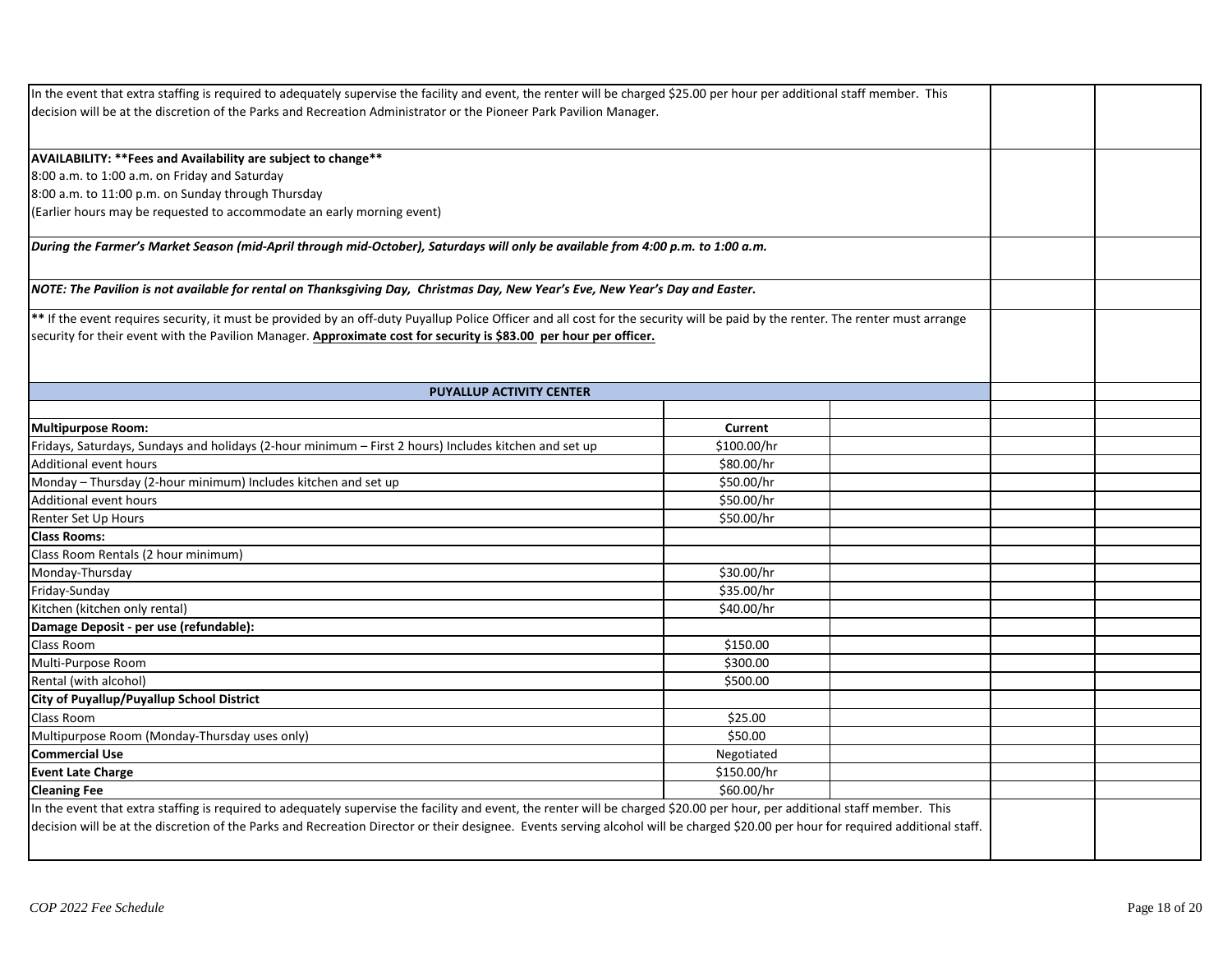| <b>AVAILABILITY</b>                                                                                                             |                    |  |  |
|---------------------------------------------------------------------------------------------------------------------------------|--------------------|--|--|
| 5:00 p.m. to 10:00 p.m. Monday through Friday                                                                                   |                    |  |  |
| 8:00 a.m. to 10:00 p.m. on Saturday and Sunday                                                                                  |                    |  |  |
| Fees and Availability are subject to change.                                                                                    |                    |  |  |
| The Puyallup Activity Center is not available for rental on Thanksgiving, Christmas, New Year's Eve, New Year's Day and Easter. |                    |  |  |
|                                                                                                                                 |                    |  |  |
|                                                                                                                                 |                    |  |  |
|                                                                                                                                 |                    |  |  |
| <b>WOODBINE CEMETERY</b>                                                                                                        |                    |  |  |
| (Charges do not include tax)                                                                                                    |                    |  |  |
| <b>Property Costs:</b>                                                                                                          |                    |  |  |
|                                                                                                                                 | <b>Current Fee</b> |  |  |
| Section A, B, C, D, E                                                                                                           | \$1,800.00         |  |  |
| Section E double depth (Flat markers)                                                                                           | \$3,000.00         |  |  |
| Section F, I and J (Flat Headstones Only)                                                                                       | \$1,800.00         |  |  |
| Section H (Raised Headstone Section) None left at this time                                                                     | \$3,000.00         |  |  |
| Section K                                                                                                                       | \$1,700.00         |  |  |
| (Family Niches-Limit of 8 niches, each additional \$200.00)                                                                     |                    |  |  |
| <b>Extended Land Use</b>                                                                                                        | \$650.00           |  |  |
| (For additional cremation burial(s) on a plot)                                                                                  |                    |  |  |
| <b>Baby Section:</b>                                                                                                            |                    |  |  |
| All single graves                                                                                                               | \$300.00           |  |  |
| Niches:                                                                                                                         |                    |  |  |
| Section C                                                                                                                       | \$2,495-\$2,795*   |  |  |
| (New Niche Wall price varies by location)                                                                                       |                    |  |  |
| Section L (New Niche Wall price varies by location)                                                                             | \$2,495-\$2,795*   |  |  |
| <b>Urn Garden:</b>                                                                                                              |                    |  |  |
| Section G single grave, 3' x 3'                                                                                                 | \$650.00           |  |  |
| Concrete Liners/Vaults:                                                                                                         |                    |  |  |
| Infant and child grave liners/vaults                                                                                            | \$250.00-\$400.00* |  |  |
| Adult grave liners                                                                                                              | \$550.00*          |  |  |
| Adult oversize grave liners                                                                                                     | \$650.00-\$750.00* |  |  |
| Vaults (Price varies by selection)                                                                                              | \$1,325-1,525*     |  |  |
| <b>Cremation Vault</b>                                                                                                          | \$260.00*          |  |  |
| <b>Cremation Burial Urn</b>                                                                                                     | \$260.00*          |  |  |
| <b>Opening and Closing Charges:</b>                                                                                             |                    |  |  |
| Adult standard grave liner/Vault Installation                                                                                   | \$1,000.00         |  |  |
| Infant and child grave                                                                                                          | \$300.00           |  |  |
| Cremation burial                                                                                                                | \$400.00           |  |  |
| Lawn crypts                                                                                                                     | \$1,100.00         |  |  |
| Graveside Service set-up                                                                                                        | \$225.00           |  |  |